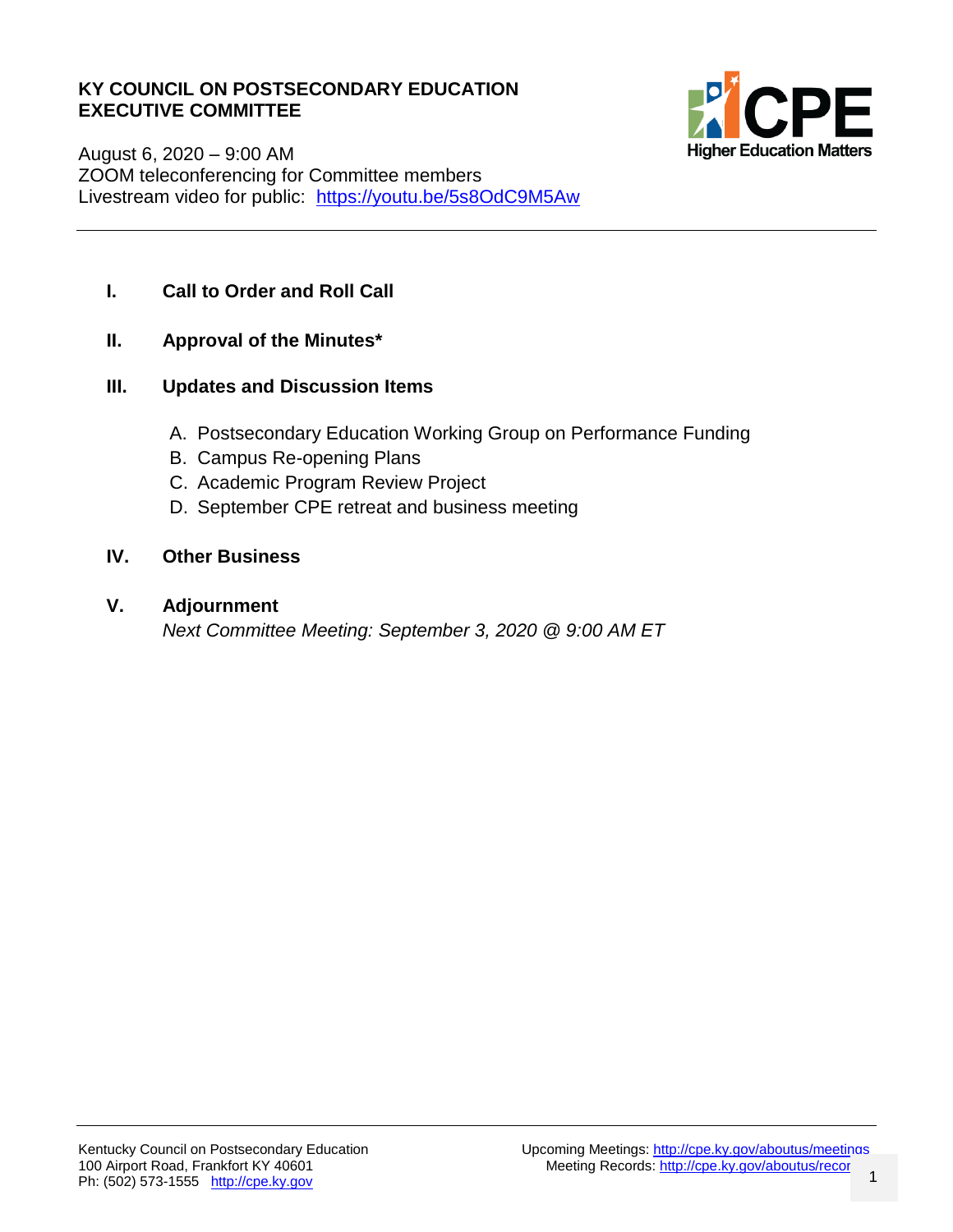#### **DRAFT MINUTES**

Council on Postsecondary Education

| Type: | <b>Executive Committee</b>                                                          |
|-------|-------------------------------------------------------------------------------------|
| Date: | June 4, 2020                                                                        |
| Time: | 9:00 a.m. ET                                                                        |
|       | Location: Virtual Meeting - Committee members by ZOOM, Public viewing hosted on CPE |
|       | YouTube Page.                                                                       |

#### **CALL TO ORDER**

The Executive Committee met Thursday, June 4, 2020, at 9:00 a.m., ET. Pursuant to Executive Order 2020-243 and a memorandum issued by the Finance and Administration Cabinet dated March 16, 2020, and in an effort to prevent the spread of Novel Coronavirus (COVID-19), the Committee met utilizing a video teleconference. Members of the public were invited to view the meeting virtually on the CPE YouTube page: [https://youtu.be/ck2vW\\_xUIT8.](https://youtu.be/ck2vW_xUIT8) Chair Ben Brandstetter presided.

#### **ATTENDENCE**

Members in attendance: Ben Brandstetter, Ron Beal, Kim Halbauer, Kristi Nelson, Robert Staat, and Sherrill Zimmerman.

Heather Faesy, CPE's senior associate for Board Relations, served as recorder of the meeting minutes.

#### **APPROVAL OF THE MINUTES**

The committee approved the minutes of the May 7, 2020 Executive Committee meeting.

#### **UPDATE FROM THE PRESIDENT**

CPE President Aaron Thompson discussed several items including potential mid-year budget cuts, campus reopening plans, and how campuses and CPE staff are reacting after the protests to bring about systemic changes in race relations. Committee members asked that campus reopening plans be placed on the agenda for the June 19, 2020 meeting.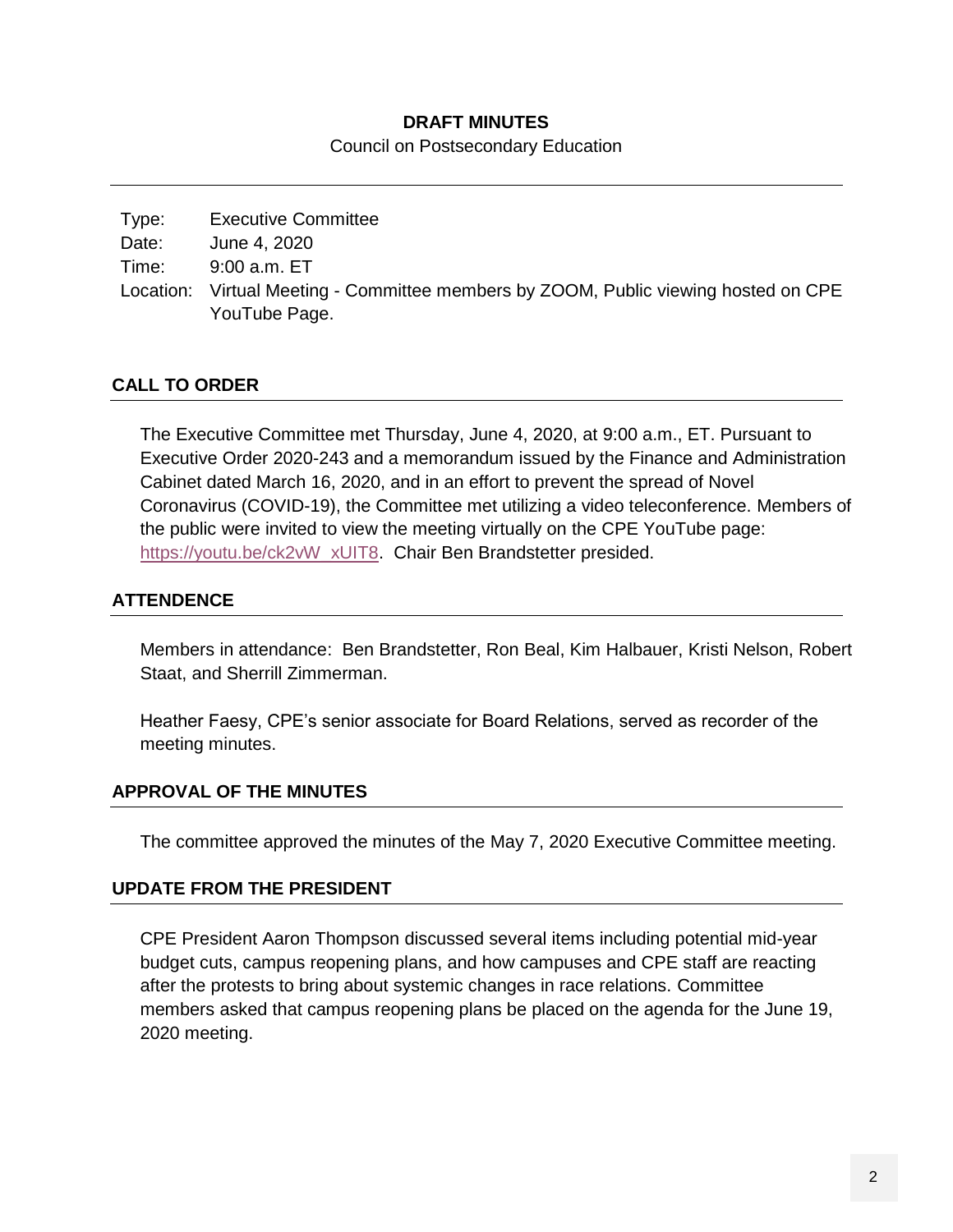#### **2020-21 AGENCY OPERATING BUDGET**

Shaun McKiernan, CPE's director of Finance and Budget, presented the agency's proposed revenue and expenditure budget for the upcoming 2020-21 fiscal year. The enacted state budget for 2020-21 (HB 352), along with CPE's 2020-22 biennial budget request, submitted to the state budget office and Legislative Research Commission in November 2019, provided the framework, and budgeted figures for the 2019-20 fiscal year were included for comparison.

House Bill 352 provided for flat funding of most CPE allotments (i.e., subdivisions of appropriations), though it did require the use of agency Restricted Funds to maintain spending levels. In lieu of transferring accumulated agency restricted funds to the state General Fund, the Office of State Budget Director (OSBD), in the Governor's Executive Budget, proposed that \$1,500,000 of CPE's Licensure Funds be used in place of state General Fund to support Agency Operations for 2020-21 only. Likewise, OSBD proposed that \$2,000,000 of the Technology Trust Fund program funds be used in place of state General Fund for the Kentucky Virtual Library and Postsecondary Education Network in fiscal year 2020-21 only. In the Executive Budget, state General Fund for these programs increased to their original levels in fiscal year 2021-22.

Other notable changes for fiscal year 2020-21 included an additional \$50,000 for the Southern Regional Education Board (SREB) Doctoral Scholars program, which will provide scholarships and other programming to help underrepresented minority doctoral candidates at the University of Kentucky and University of Louisville succeed and encourage them to pursue careers in academia after graduation.

Funding to assist students pursuing degrees in veterinary medicine and optometry through the Contract Spaces program was moved to the Kentucky Higher Education Assistance Authority in fiscal year 2020-21. Additional funding was provided in the enacted budget to cover increases in that program's costs. Funds for Kentucky's dues to SREB are traditionally paid from this allotment and remain in the CPE budget for 2020-21.

Discussion points included the approval authority to reallocate funds according to the budget provided and the expected increased salary and benefits expenses allocated due to increasing retirement rates and employee transfer agreements.

MOTION: Dr. Staat moved the Executive Committee accept the proposed 2020-21 CPE Agency Operating Budget and recommend approval by the full Council at its June 19, 2020 meeting. Ms. Nelson seconded the motion.

VOTE: The motion passed.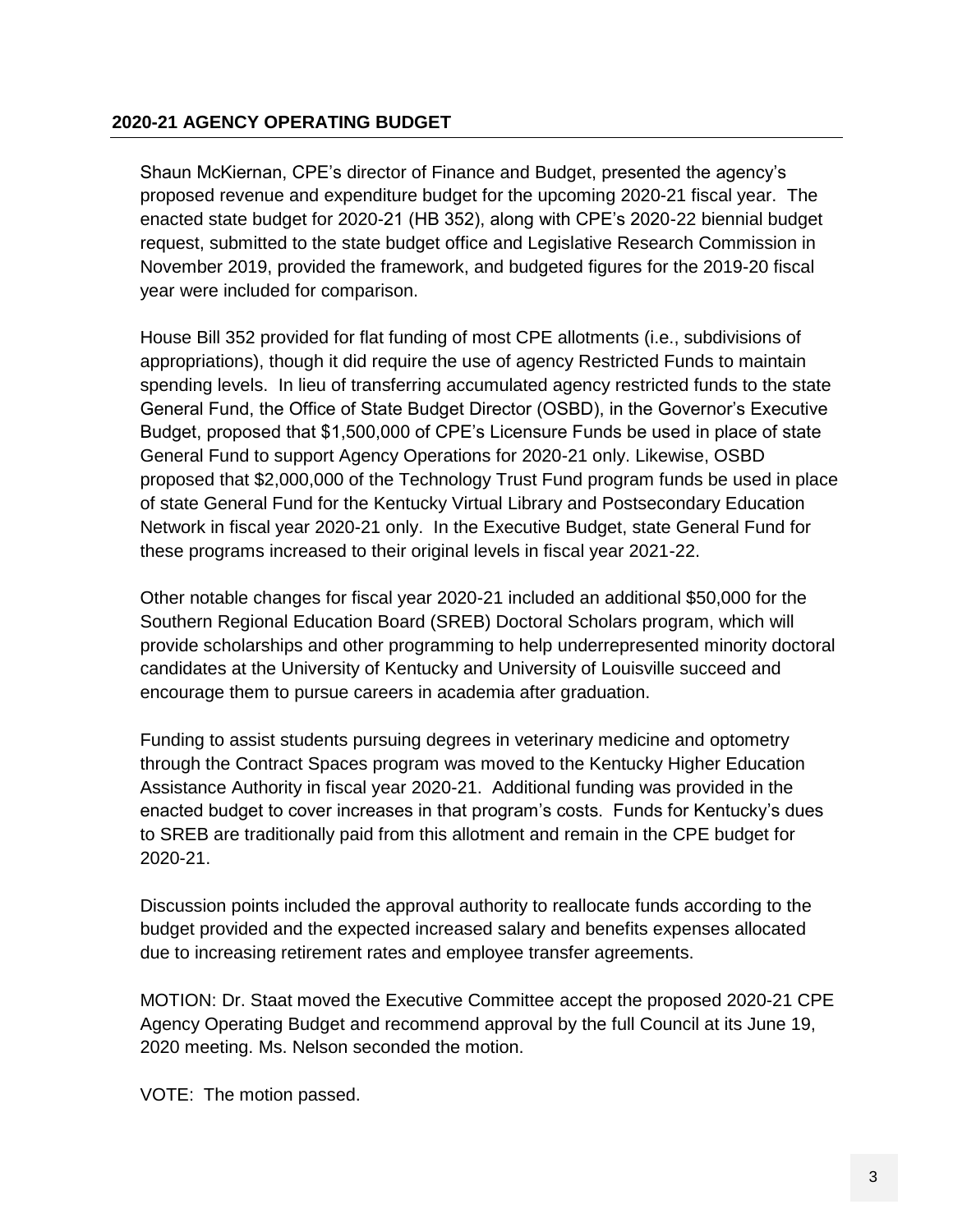#### **UPDATE TO THE COUNCIL ON BYLAWS**

Travis Powell, CPE's general counsel and vice president, presented amended Council bylaws which provide a framework for deliberations and actions of the Council so that it may effectively carry out its duties and responsibilities. At the April 26, 2019 meeting, the Council approved a standing committee structure on a pilot basis through June of 2020. Due to the successful pilot implementation, the Council needed to formally adopt the committee structure by adding it to the Council bylaws. The proposed additions were provided to the Committee for review prior to the meeting.

MOTION: Mr. Beal moved to accept the proposed updates to the Council bylaws and recommend approval to the full Council at its June 19, 2020 meeting. Dr. Staat seconded the motion.

VOTE: The motion passed.

#### **JUNE 2020 CPE MEETINGS AND AGENDA**

Chair Brandstetter presented the meeting schedule for June 2020. Staff also provided a list of webinars offered the first several weeks of June that Council members may be interested in attending.

#### **ROLE OF ASI COMMITTEE AND STATEWIDE STRATEGIC AGENDA**

Lee Nimocks, CPE's Chief of Staff and Vice President for Strategy discussed the preliminary work being done on the next Statewide Strategic Agenda. She proposed the Council utilize the work of the Academic and Strategic Initiatives Committee to oversee the process instead of appointing members to a separate steering committee. Discussion will continue at the next meeting.

#### **ADJOURNMENT**

The Executive Committee adjourned at 10:15 a.m., ET.

*MINUTES REVIEWED AND APPROVED BY THE COMMITTEE: \_\_\_\_\_\_\_\_\_\_\_\_*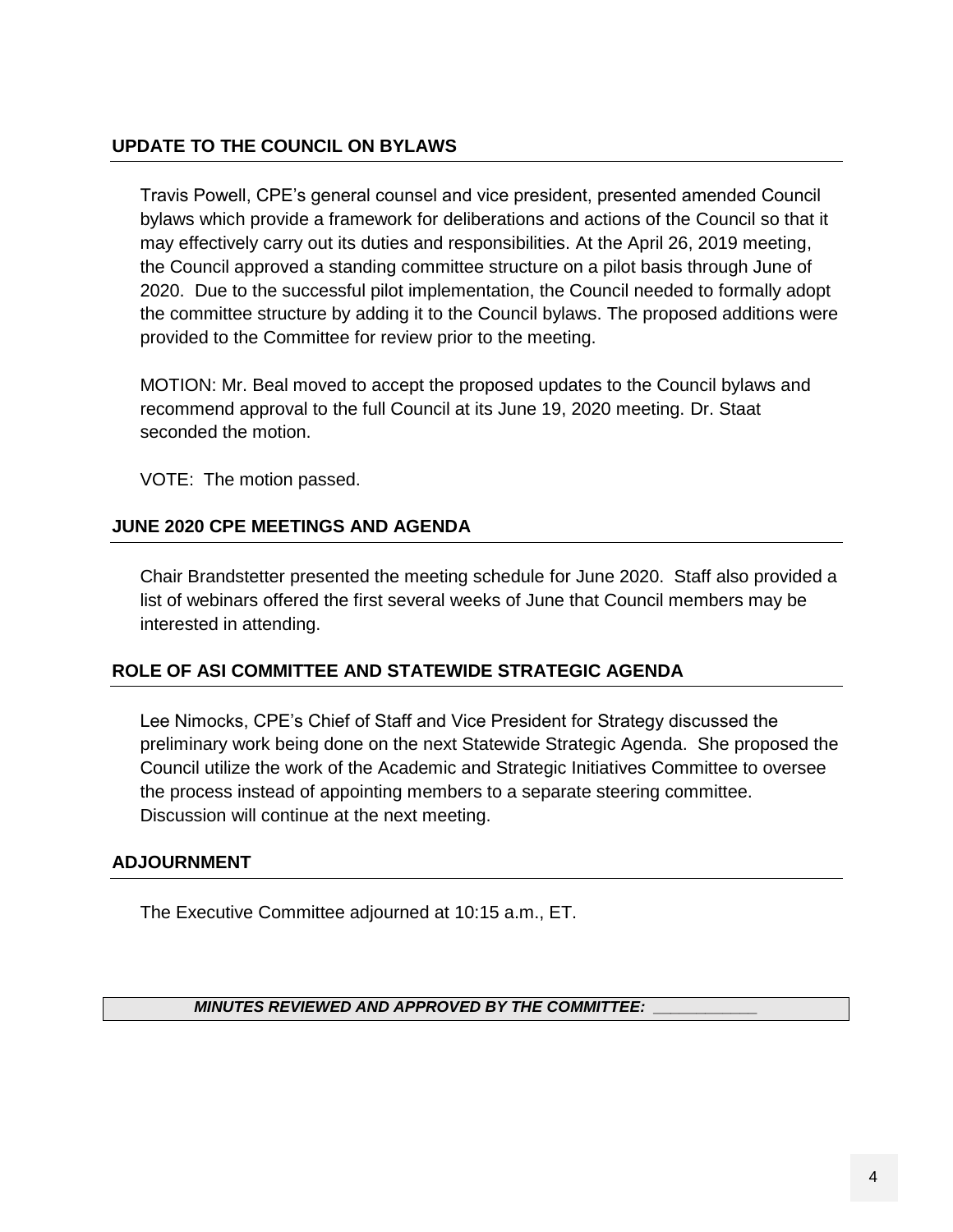

#### **PowerPoint Slides referenced during the meeting of the**

#### **Postsecondary Education Working Group**

**July 30, 2020**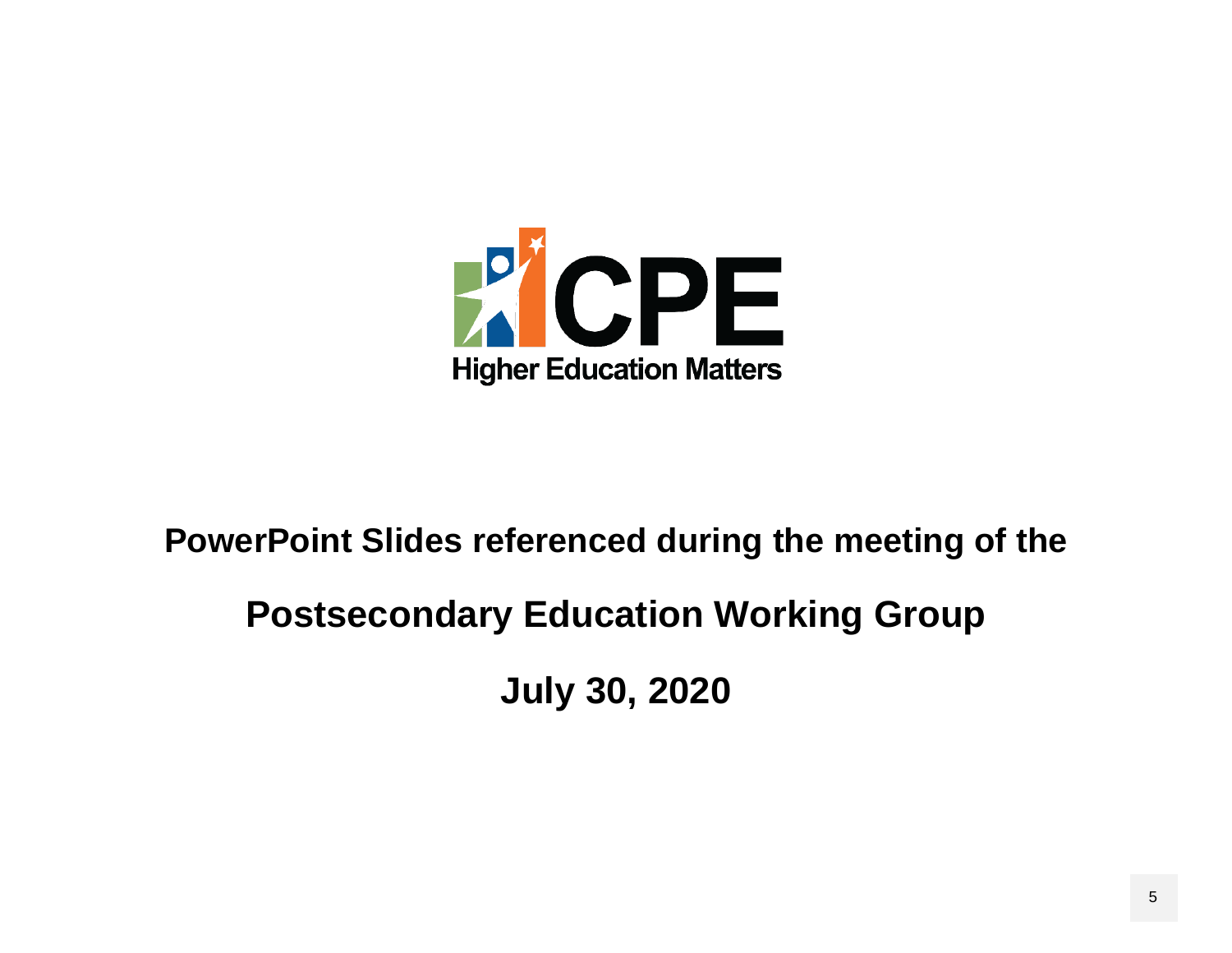



### **Postsecondary Education Working Group Performance Funding Model Review**

Dr. Aaron Thompson, President Kentucky Council on Postsecondary Education July 30, 2020

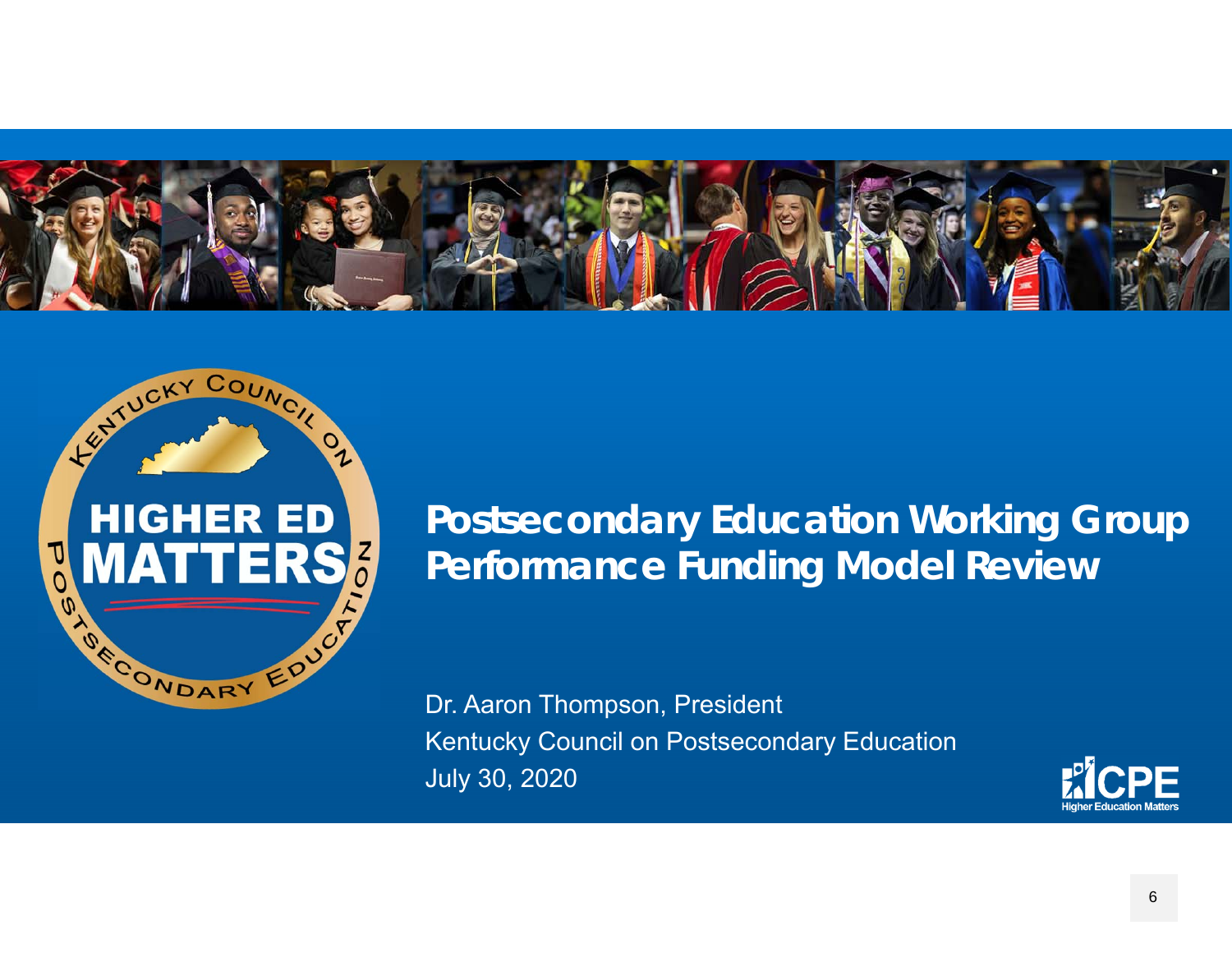### **Overview**

- Introduction
- Background Information
- Trends in Student Success Metrics
- Performance Funding Survey Results
- Preliminary Review
- Next Steps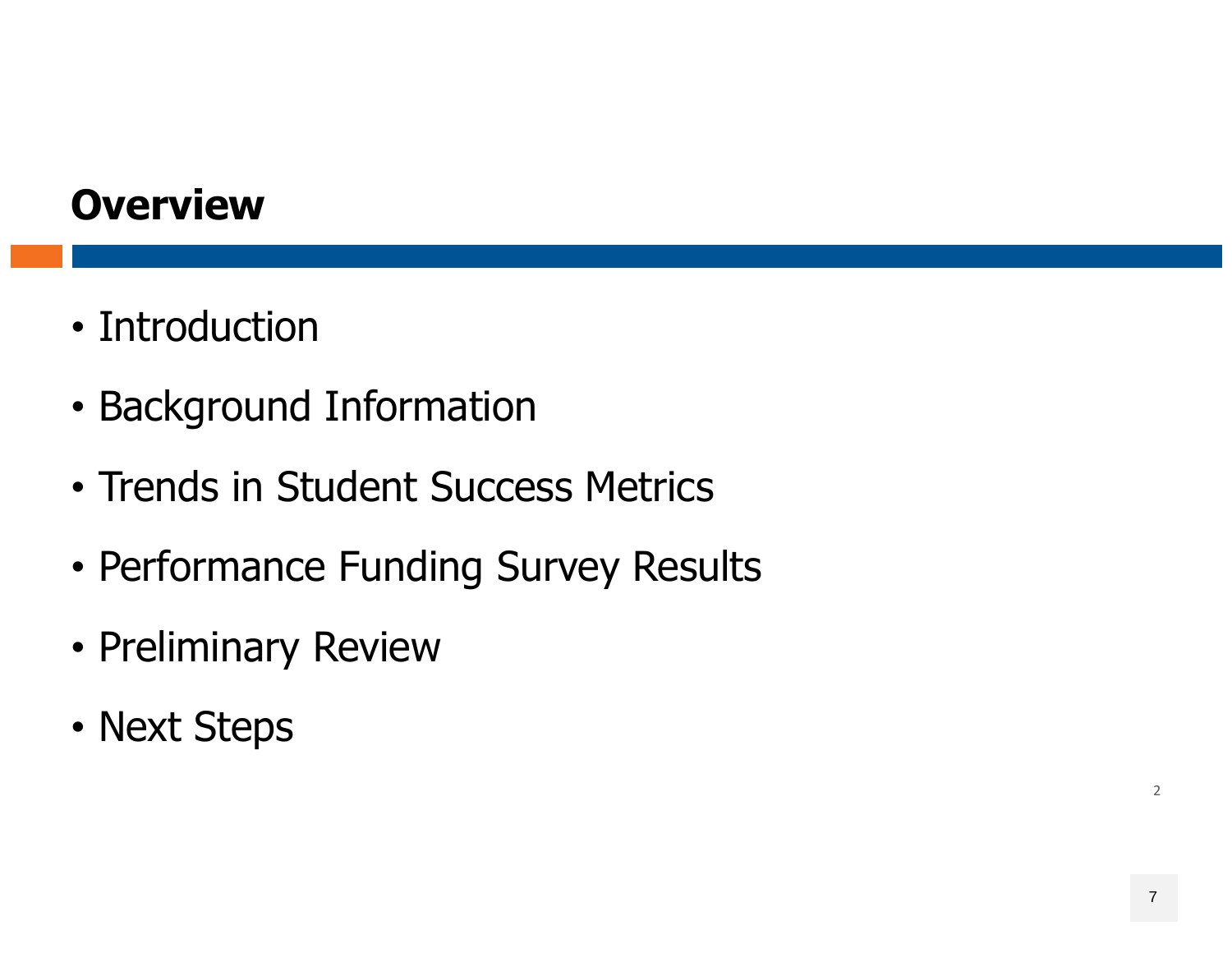# **Introduction**

**Group Role and Responsibilities**

 $\blacktriangleright$  KRS 164.092, 11(b)(c)

Beginning in fiscal year 2020-21 and every three fiscal years thereafter, the postsecondary education working group shall convene to:

- determine if the comprehensive funding model is functioning as expected
- identify any unintended consequences of the model
- recommend any adjustments to the model

The results of the review and recommendations of the working group shall be reported to the Governor, the Interim Joint Committee on A&R, and the Interim Joint Committee on Education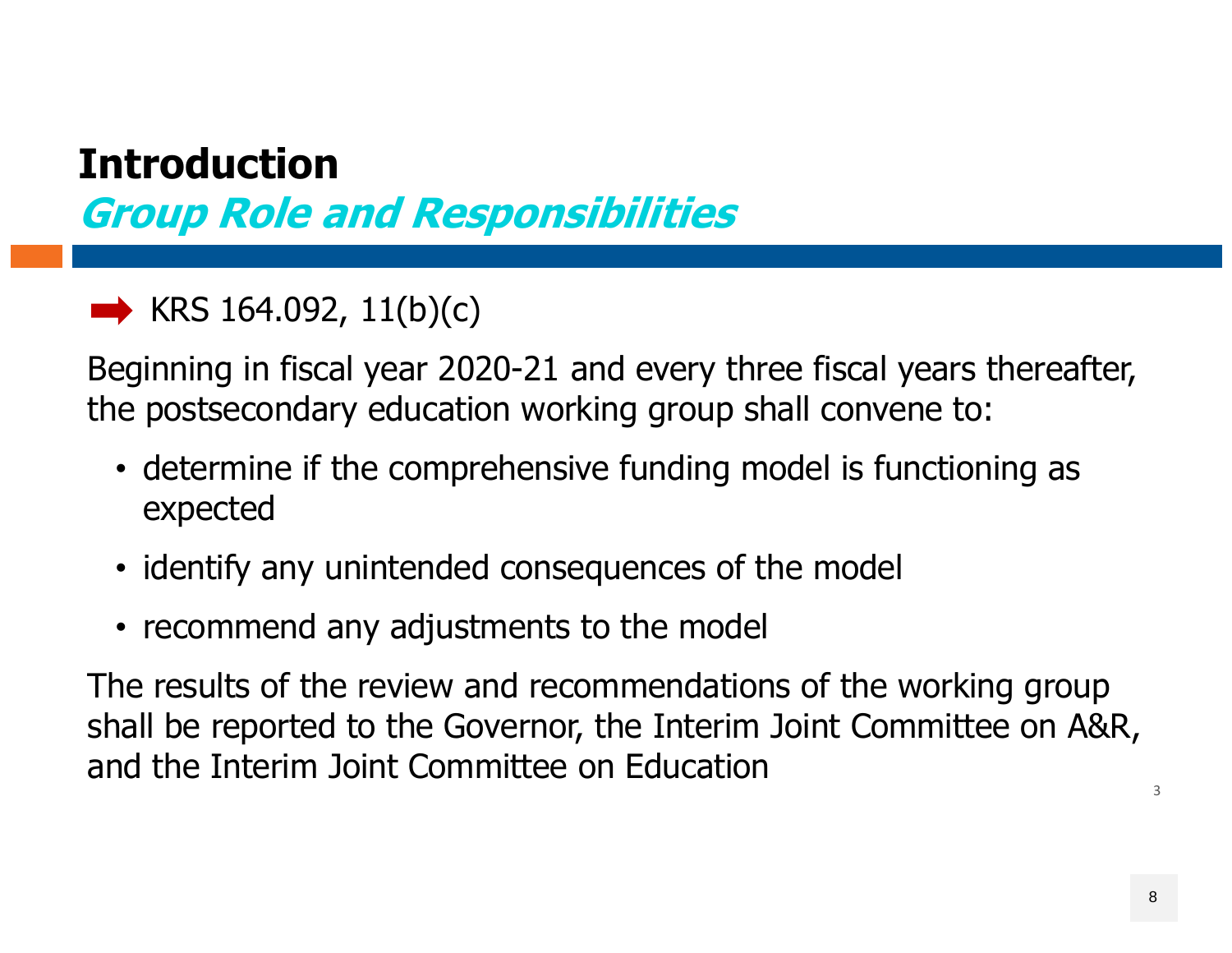#### **IntroductionTimeline and Meetings**

First Working Group Meeting July 30, 2020 Short Session of General Assembly January 5, 2021 Dec 15 - PEWG Report Finalized

Proposed Meeting Dates:

- Wednesday, September 2
- Wednesday, October 7
- Wednesday, November 4
- Wednesday, December 2

These dates correspond with previously scheduled presidents' meetings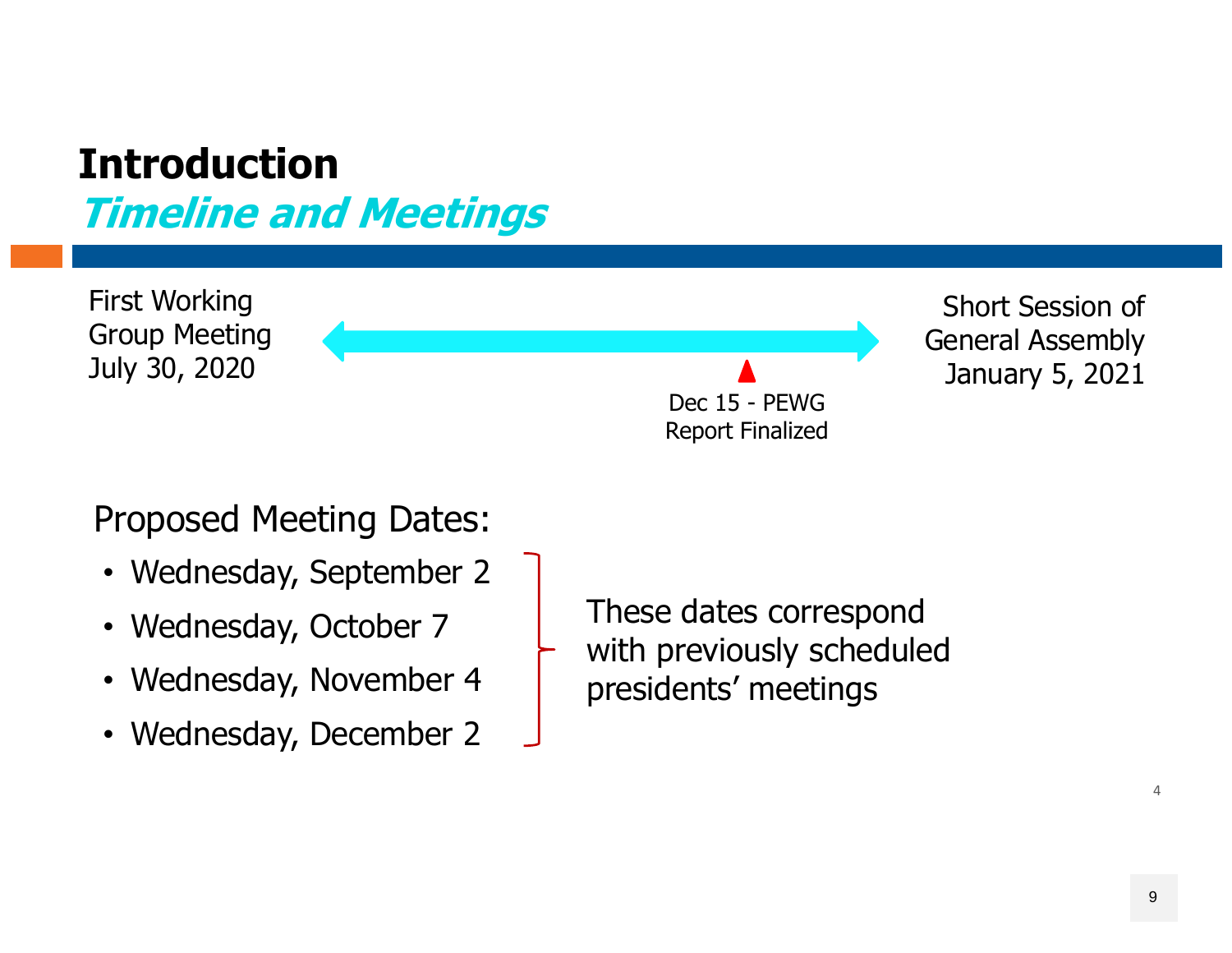### **IntroductionStaff Contacts**

- For data validation or information requests: David Mahan, AVP Data and Advanced Analytics (502) 892-3102 / david.mahan@ky.gov
- For model calculations or scenario requests: Bill Payne, VP for Finance and Administration (502) 892-3052 / bill.payne@ky.gov

Shaun McKiernan, Director of Finance and Budget (502) 892-3039 / shaun.mckiernan@ky.gov

CPE data staff will work with campus IR Directors

> CPE finance staff will work with campus CBOs

- Any and all requests for metric data or funding scenarios, and responses to such requests, will be shared with all working group members
- Upon request, submissions of written proposals for adjustments in the models will be shared with all working group members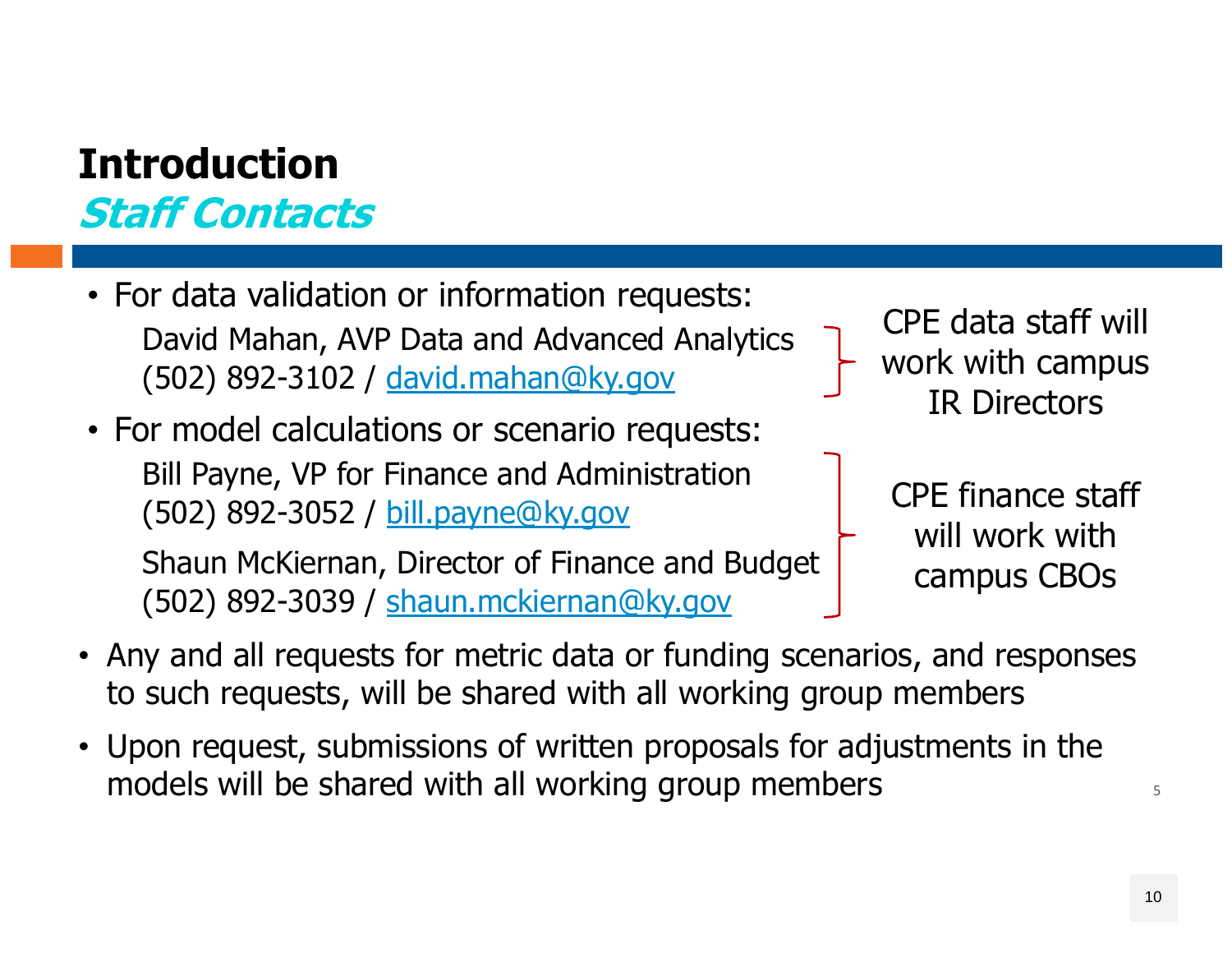### **IntroductionResource Materials**

- Goal and Guiding Principles (September 2016)
- Postsecondary Education Working Group Report (December 2016)
- Kentucky Performance Funding Statute (KRS 164.092)
- Fiscal 2020-21 Performance Fund Distribution
- Three-Year Average Change Analysis
- Trends in Student Success Metrics
- Performance Funding Surveys (Summer 2020)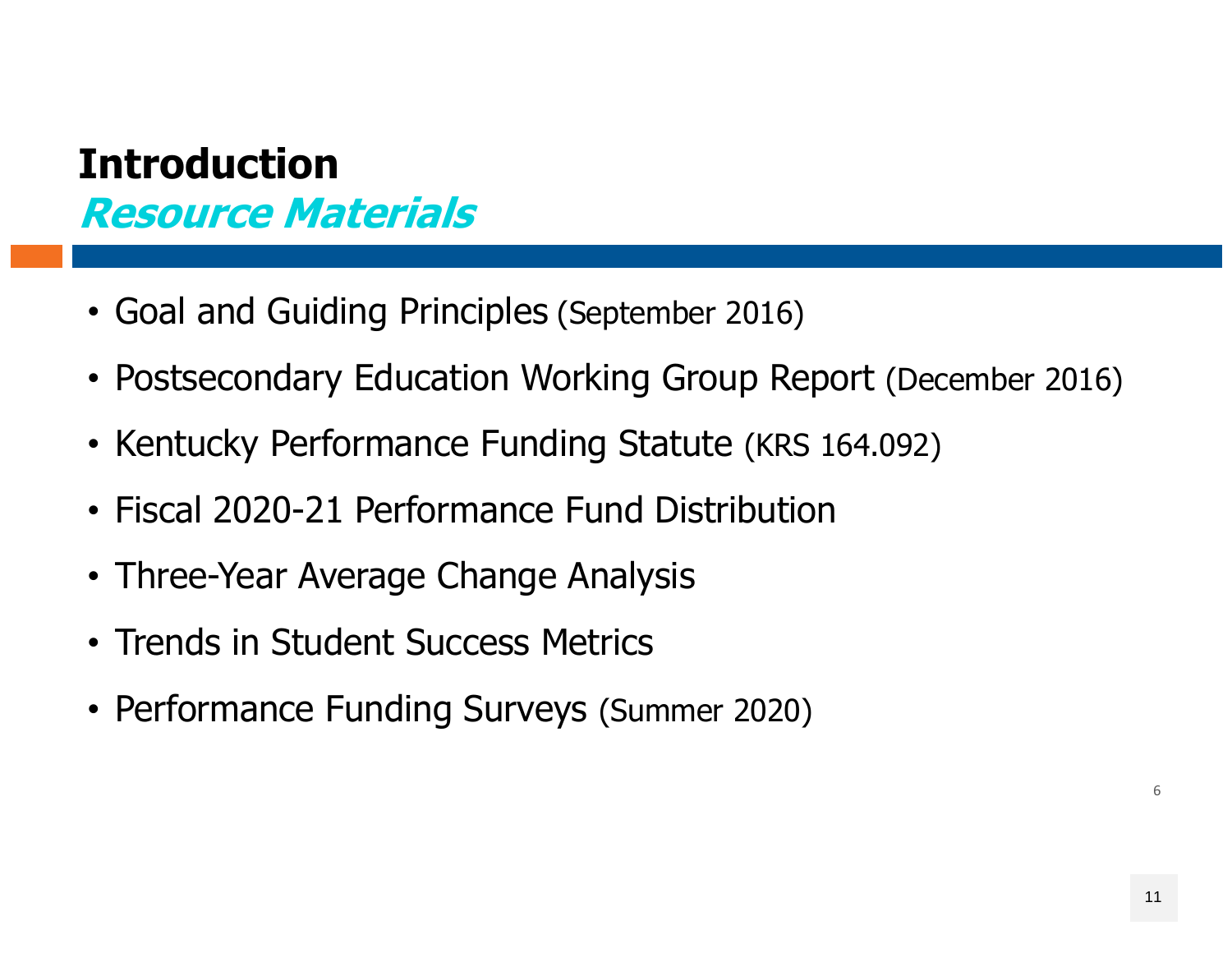### **Background Information Impetus for New Model**

- Respond to legislative mandate to convene working group and develop model (HB 303, 2016)
- Accelerate progress toward attainment of state goals for postsecondary education
- Address shortcomings of the previous method (base +, base -)
- Rectify funding disparities that had developed over time

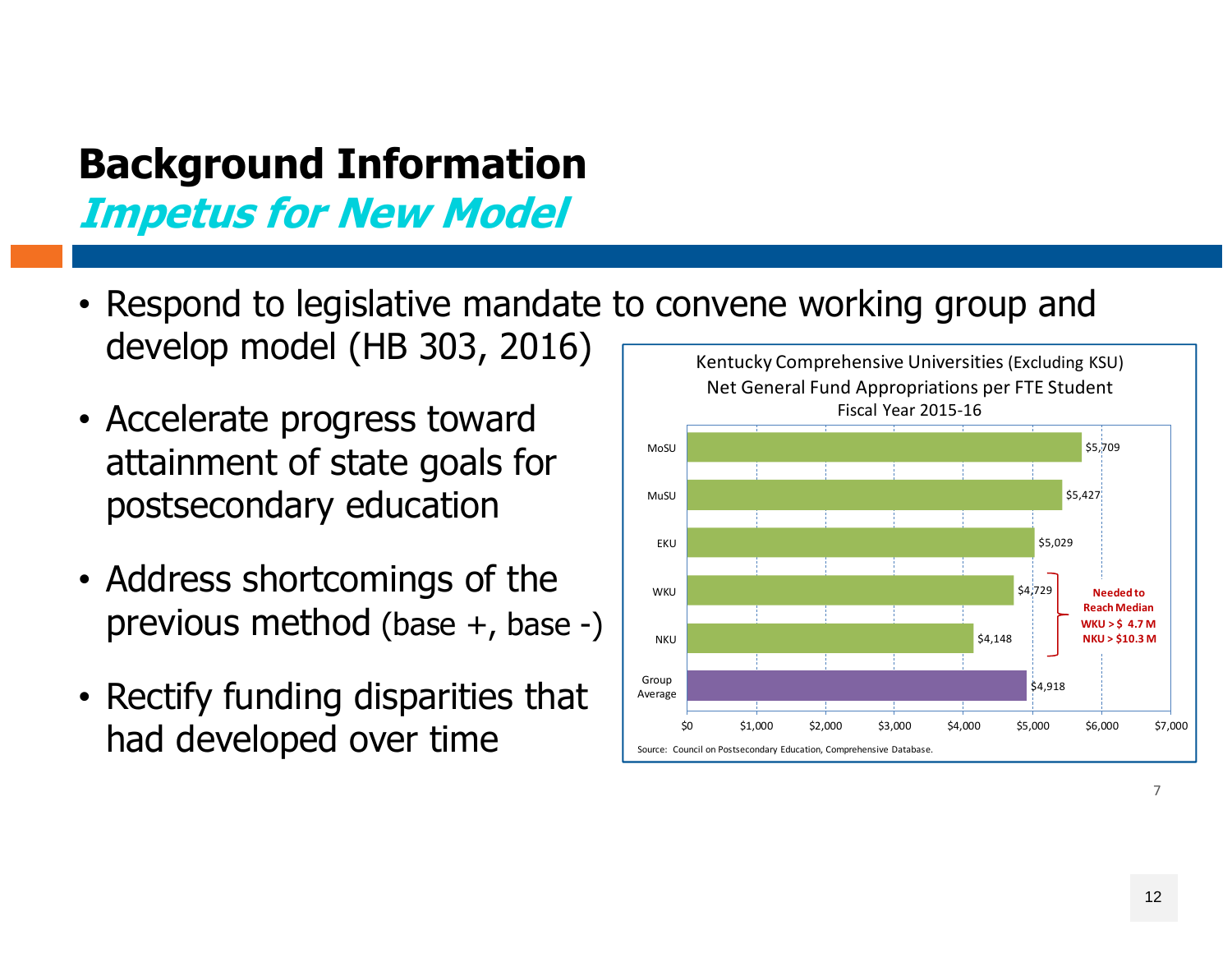### **Background Information State Goals for Higher Education**

- Increase retention and progression of students toward timely completion
- Increase numbers of bachelor's degrees and two-year college credentials awarded
- Produce more degrees and credentials in fields that garner higher wages upon completion (STEM+H, high-demand, and targeted industries)
- Close achievement gaps by growing degrees and credentials earned by minority, low income, and underprepared students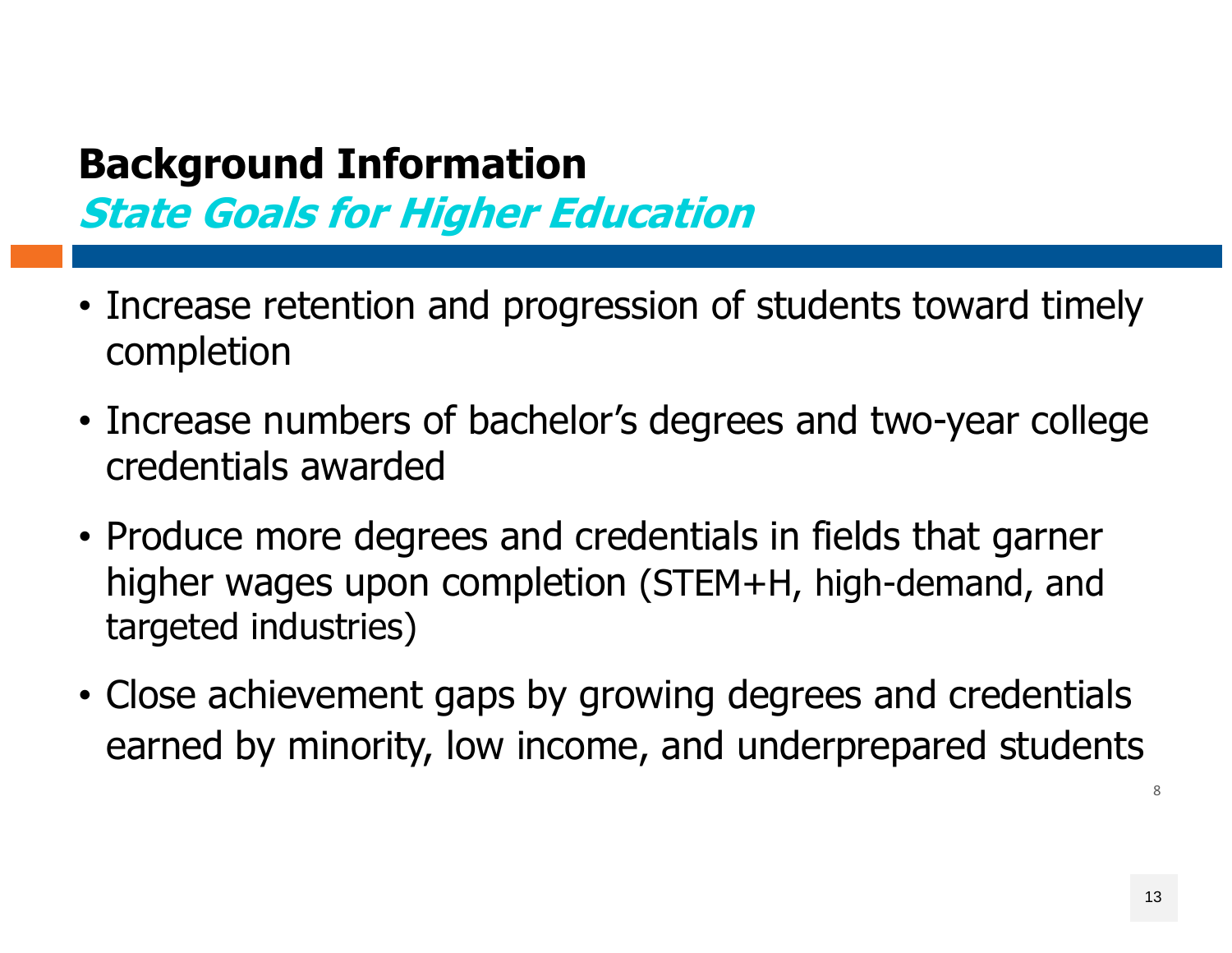### **Background Information Major Decision Points**

Critical decisions made by previous working group:

- Type of model  $\rightarrow$  targets and goals or outcomes based  $\checkmark$
- Treatment of sectors  $\rightarrow$  university sectors together  $\check{ }$  or separate  $\checkmark$
- Major funding components  $\rightarrow$  include operational support  $\check{\phantom{\phi}}$  or not  $\checkmark$
- Weight assigned each component  $\rightarrow$  70% success, 30% support
- Model metrics  $\rightarrow$  degree type, premiums, progression, support
- Weight assigned each metric?  $\rightarrow$  emphasis on completion  $\check{ }$  or not  $\checkmark$
- Metric measures  $\rightarrow$  counts, rates, or both  $\checkmark$
- Nonresident credit hour weight  $\rightarrow$  0%, 50%, 100%, other  $\checkmark$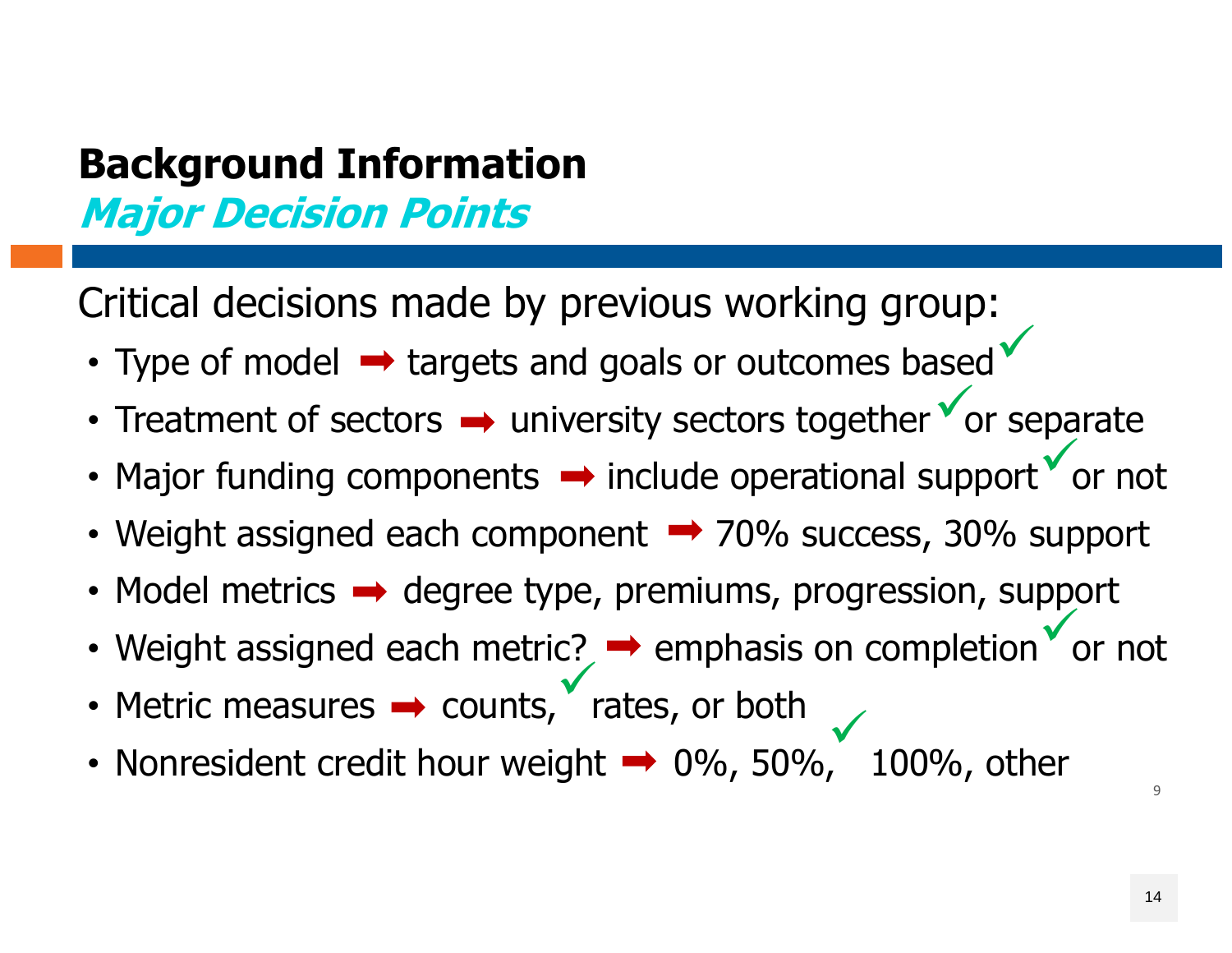# **Background Information**

**Components and Metrics**

Kentucky's Performance Funding Model Distribution of Allocable Resources

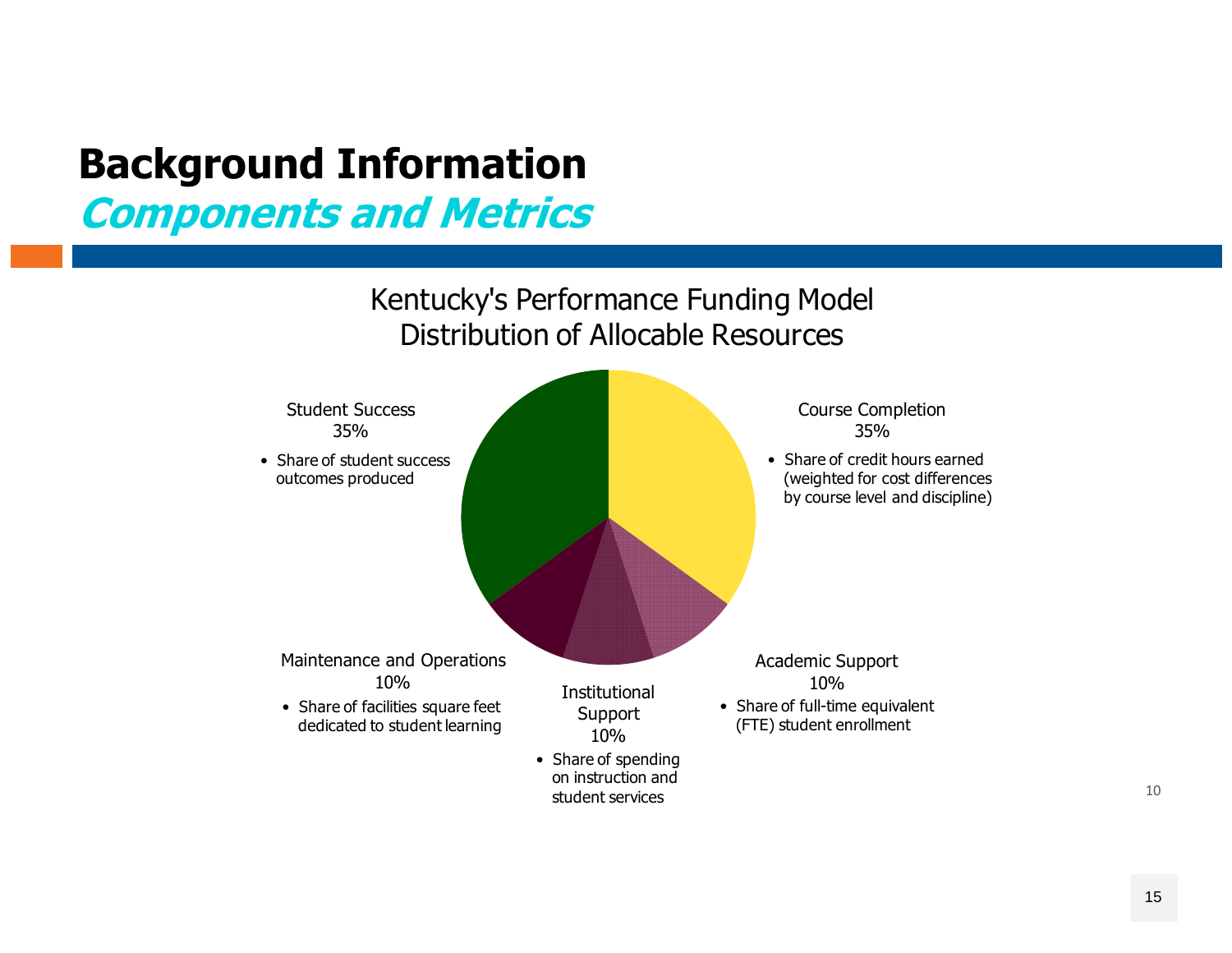## **Background Information**

## **Components and Metrics (Cont'd)**

#### University Metrics

#### Student Success

- Progression (@ 30 hours) 3.0%
- Progression (@ 60 hours) 5.0%
- Progression (@ 90 hours) 7.0%
- Total Bachelor's Degrees 9.0%
- STEM+H Bachelor's 5.0%
- URM Bachelor's Degrees 3.0%
- Low Income Bachelor's 3.0%
- Course Completion 35.0%

#### Operational Support

- Maintenance & Operations 10.0%
- Institutional Support 10.0%
- Academic Support 10.0%

\* Graduated scale to emphasize completion.

|         | <b>KCTCS Metrics</b>        |        |
|---------|-----------------------------|--------|
| Weight  | <b>Student Success</b>      | Weight |
| 3.0%    | • Progression (@ 15 hours)  | 2.0%   |
| 5.0%    | • Progression (@ 30 hours)  | 4.0%   |
| 7.0%    | • Progression (@ 45 hours)  | 6.0%   |
| $9.0\%$ | • Total Credentials         | 10.0%  |
| 5.0%    | • URM Credentials           | 2.0%   |
| 3.0%    | • Low Income Credentials    | 2.0%   |
| 3.0%    | • Underprepared Credentials | 2.0%   |
| 35.0%   | • STEM+H Credentials        | 2.0%   |
|         | • High Wage High Demand     | 1.0%   |
| 10.0%   | • Targeted Industry Sectors | 2.0%   |
| 10.0%   | • Transfers                 | 2.0%   |
| 10 በ%   | • Course Completion         | 35.0%  |

11Operational Support (Same as Universities)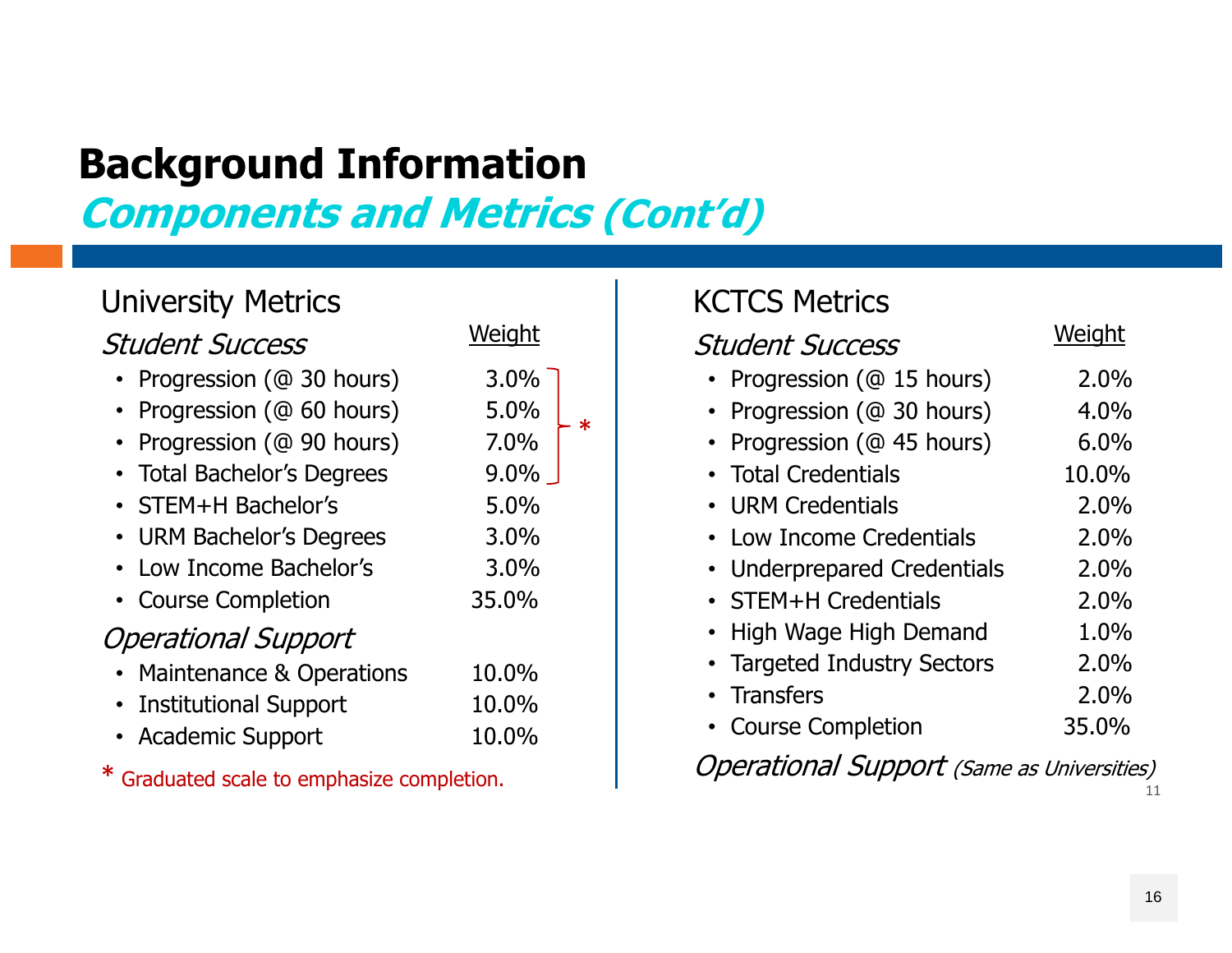### **Trends in Student Success MetricsBachelor's Degrees and Student Progression**

0.5%33.6%31.3%11.2%‐10% 0% 10% 20% 30% 40% 50% Low Income Bachelor'sURM Bachelor's Degrees STEM+H Bachelor's Degrees Total Bachelor's Degrees Change in Bachelor's Degrees Produced by Degree Type Between Academic Years 2013‐14 and 2018‐19Source: Council on Postsecondary Education, Data and Advanced Analytics Unit, Performance Funding Database.

- STEM+H and URM bachelor's degrees grew at rates that were about three times that of total bachelor's degrees
- • Despite a premium in the model, bachelor's degrees awarded to low income students rose by less than 1%
- Declining high school graduates and college enrollment contributed to reduced progression at 30 and 60 hours
- Increased transfers helped grow progression at 90 hours

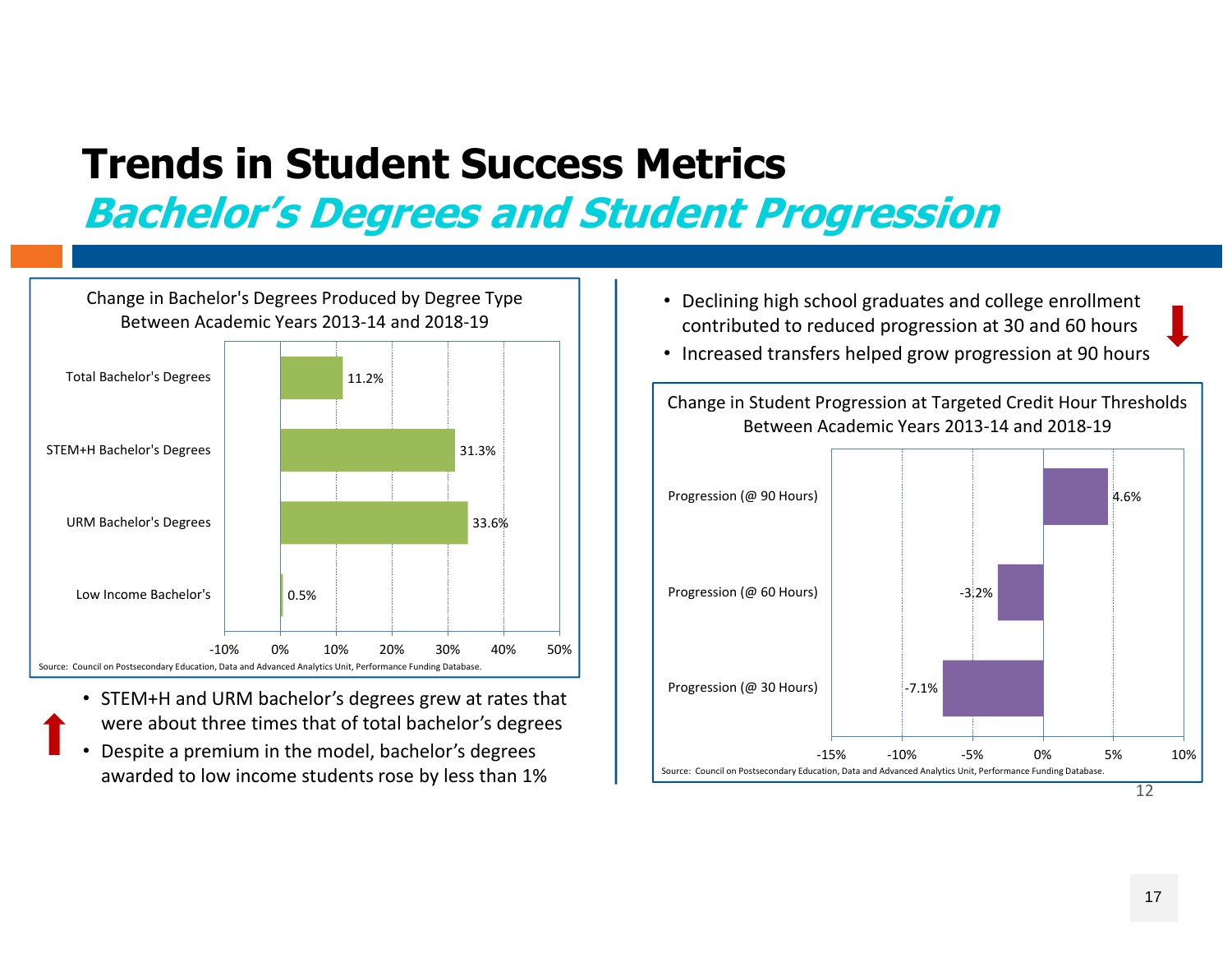## **Trends in Student Success MetricsKCTCS Credentials and Student Progression**



- High‐Wage High‐Demand, URM, and Targeted Industry credentials grew at rates well above total credentials
- • Despite a premium in the model, credentials awarded to low‐income students grew less than other credentials
- Declining high school graduates and college enrollment contributed to reduced progression across the board
- Growth in transfers before reaching the threshold also contributed to the decrease in progression at 45 hours

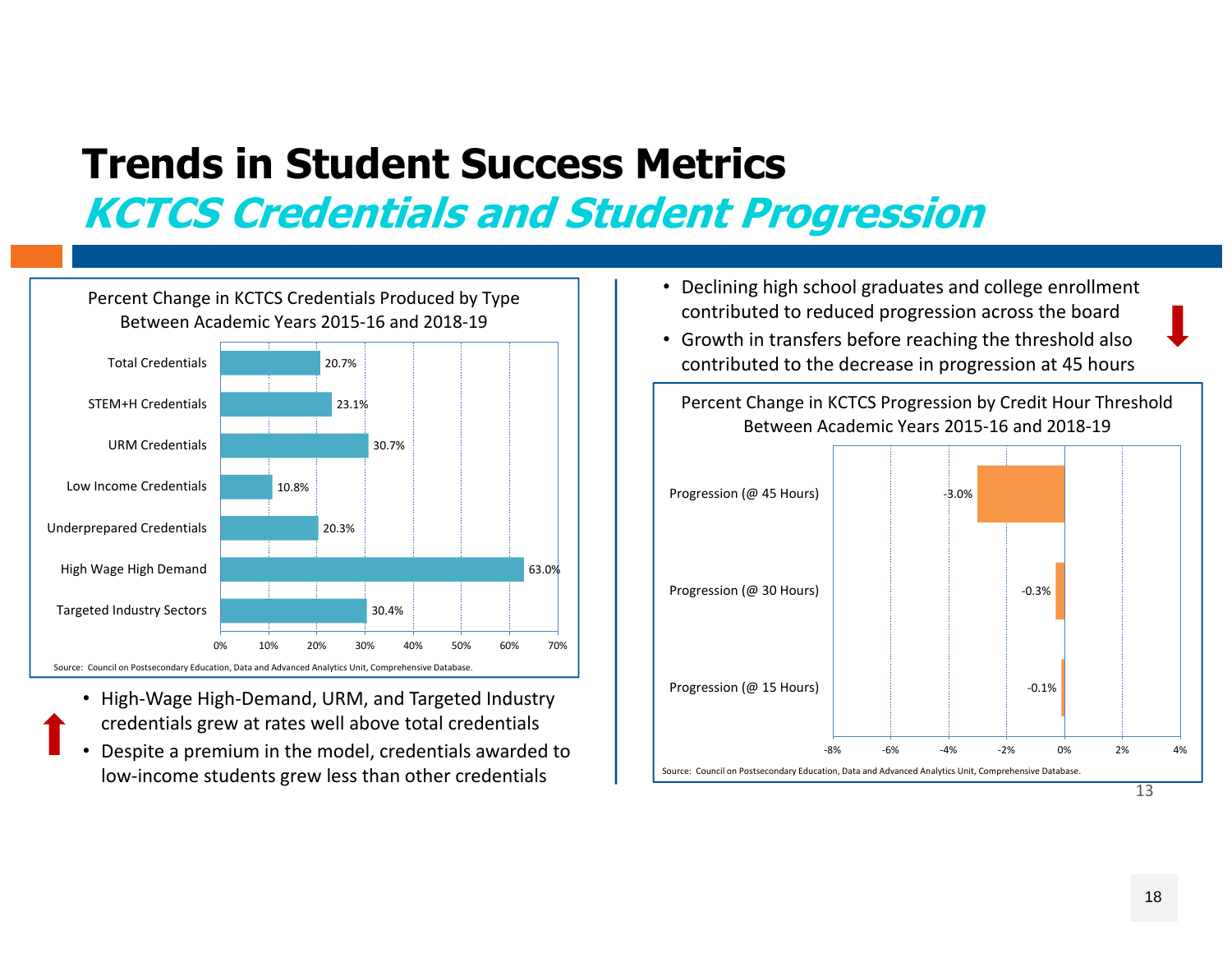## **Trends in Student Success MetricsSTEM+H Bachelor's Degrees**



- System total STEM+H bachelor's degrees grew at an average annual rate of 5.6% per year
- • On current trajectory, the number of STEM+H bachelor's degrees will double by 2026‐27 (from the 2013‐14 base)
- Research sector growth in STEM+H bachelor's degrees is more than twice that of comprehensive universities
- UK accounted for 73% of increase in STEM+H bachelor's degrees in the research sector

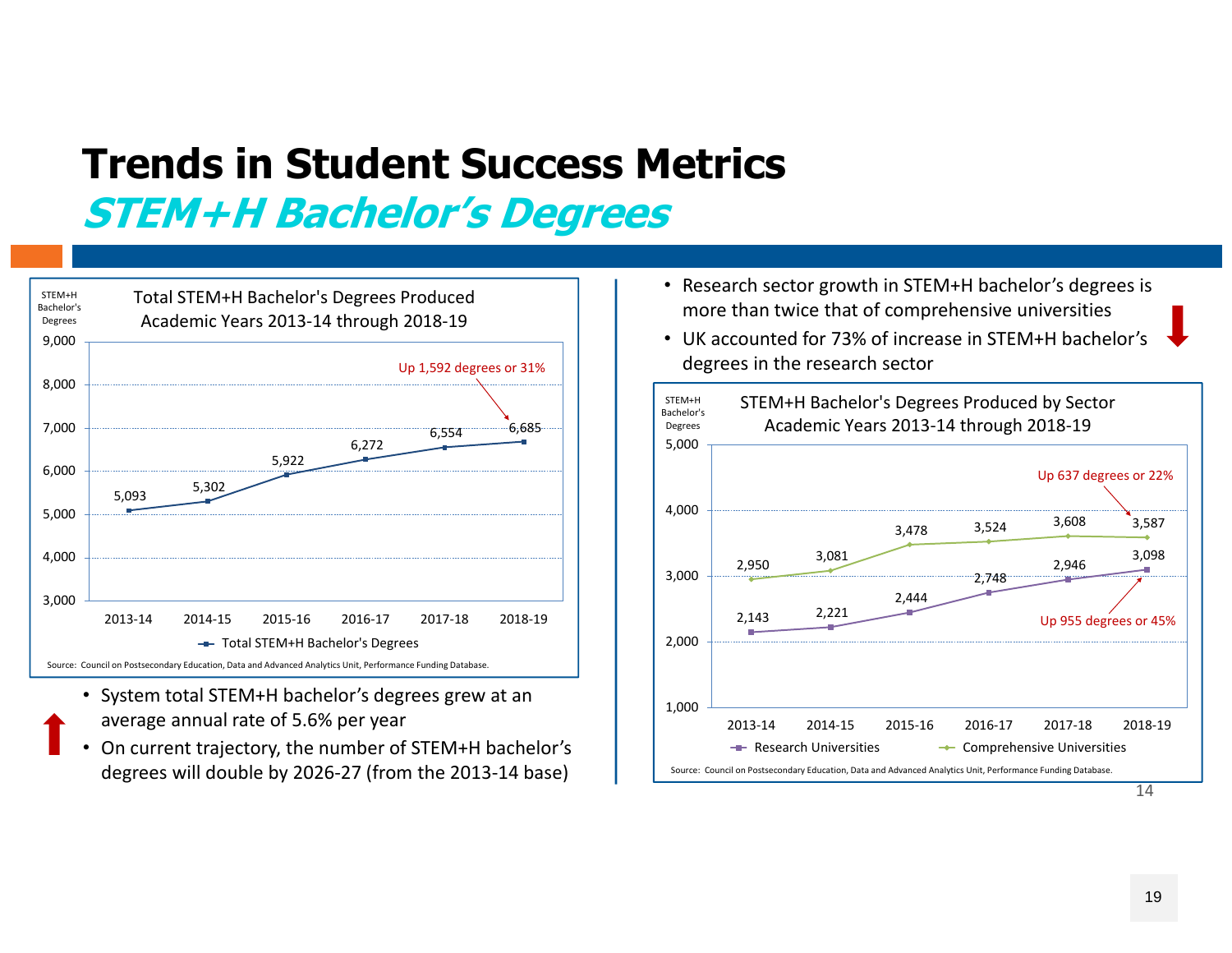### **Trends in Student Success MetricsSTEM+H Bachelor's Degrees (Cont'd)**



- Four universities had five‐year growth rates above the sector average in STEM+H bachelor's degrees
- The largest number changes occurred at UK (+697), UofL (+258), EKU (+216), and MuSU (+166)
- All eight universities had positive cumulative net gains in STEM+H bachelor's degrees produced
- Four universities ‐ UK, EKU, MuSU, and UofL ‐ produced

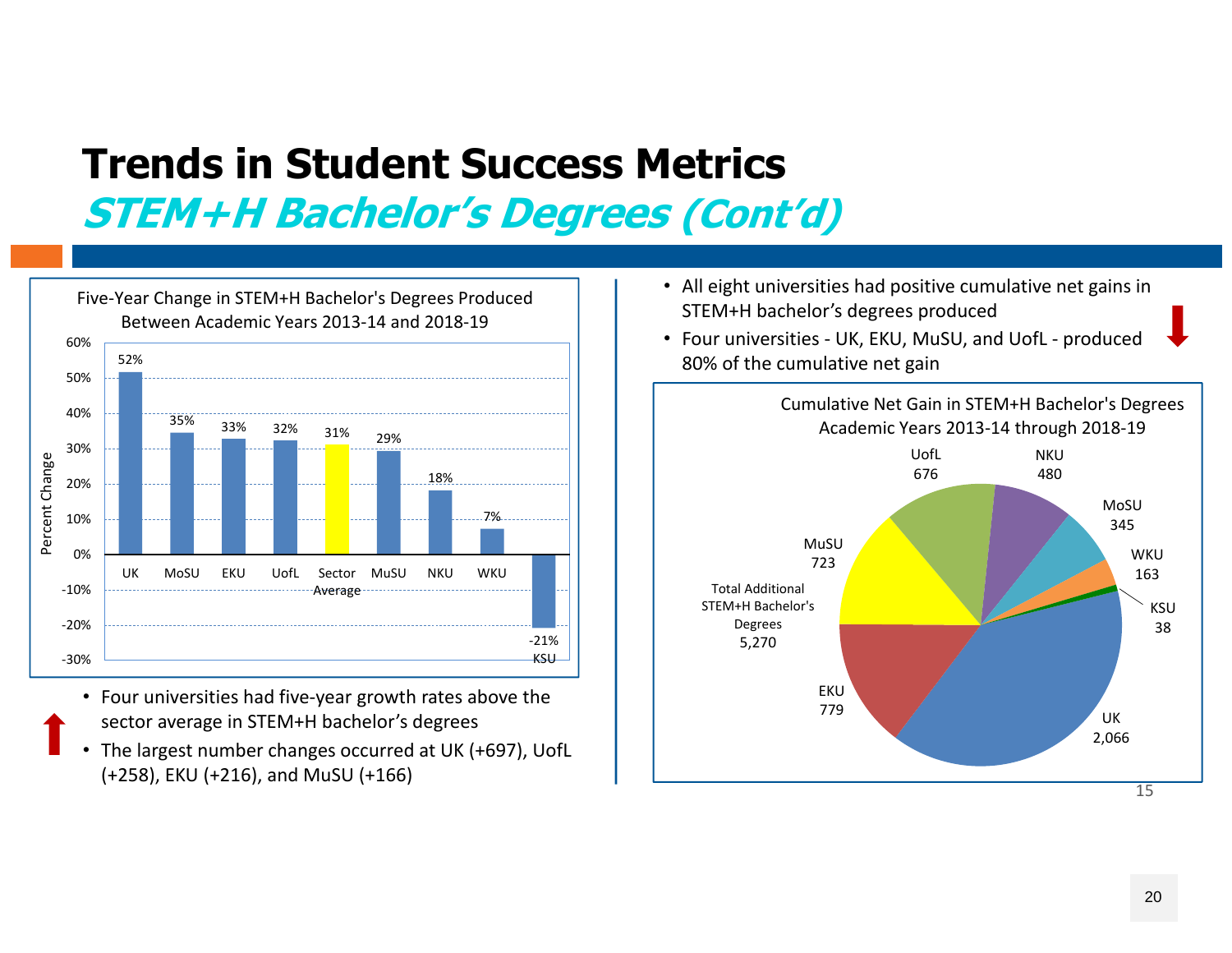### **Trends in Student Success MetricsURM Bachelor's Degrees**



- System total URM bachelor's degrees grew at an average annual rate of 6.0% per year
- • On current trajectory, the number of URM bachelor's degrees will double by 2025‐26 (from the 2013‐14 base)
- Research university growth in URM bachelor's degrees is more than twice that of the comprehensive universities
- UK accounted for 79% of the increase in URM bachelor's degrees in the research sector

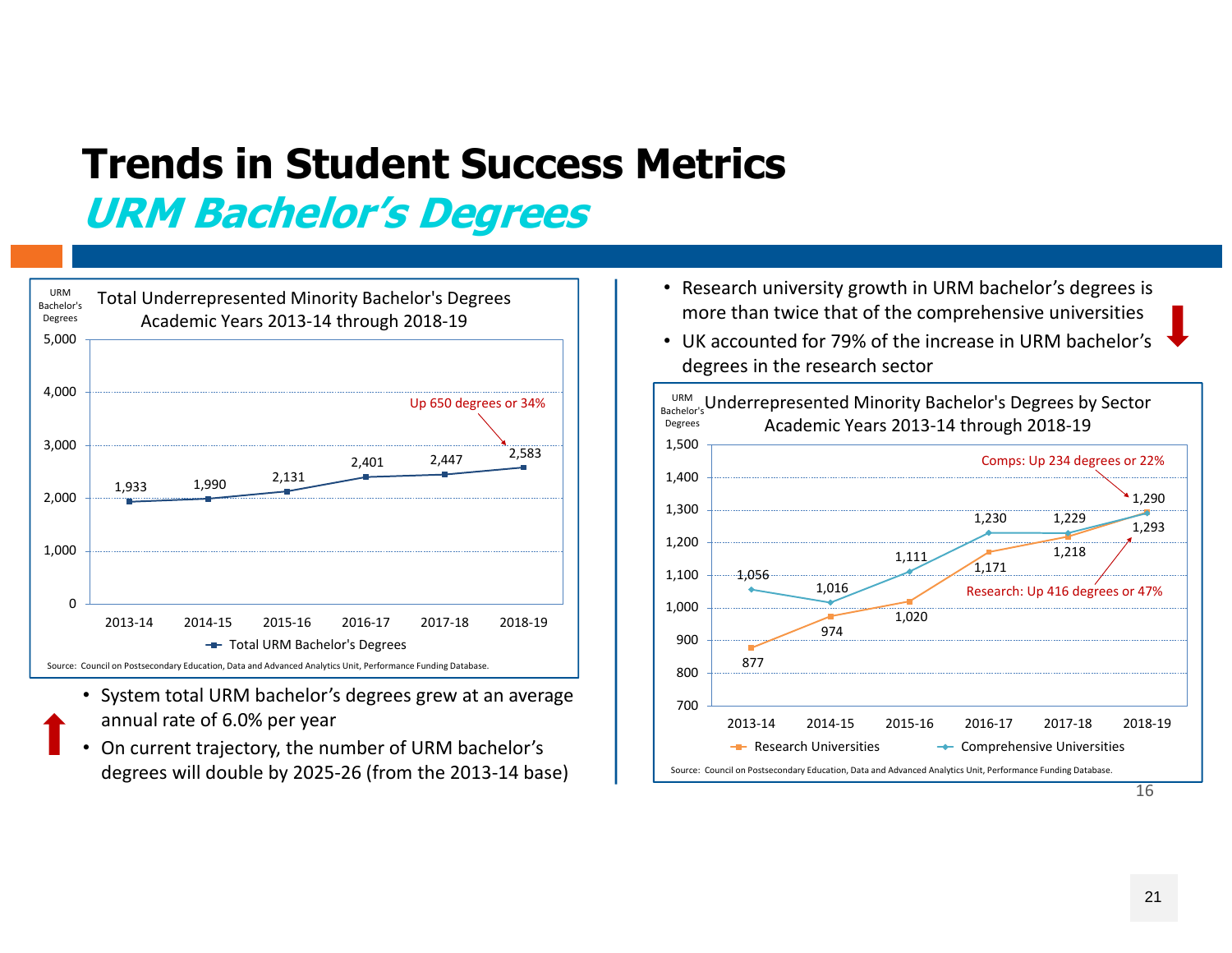### **Trends in Student Success MetricsURM Bachelor's Degrees (Cont'd)**



- Four universities had five‐year growth rates above the sector average in URM bachelor's degrees
- • Rates of change at MoSU (98%, +50) and UK (80%, +328) were more than twice the sector average
- Six universities had positive cumulative net gains in URM bachelor's degrees produced
- Four universities ‐ UK, UofL, NKU, and WKU accounted for 87% of the total cumulative net gain in URM degrees 98%

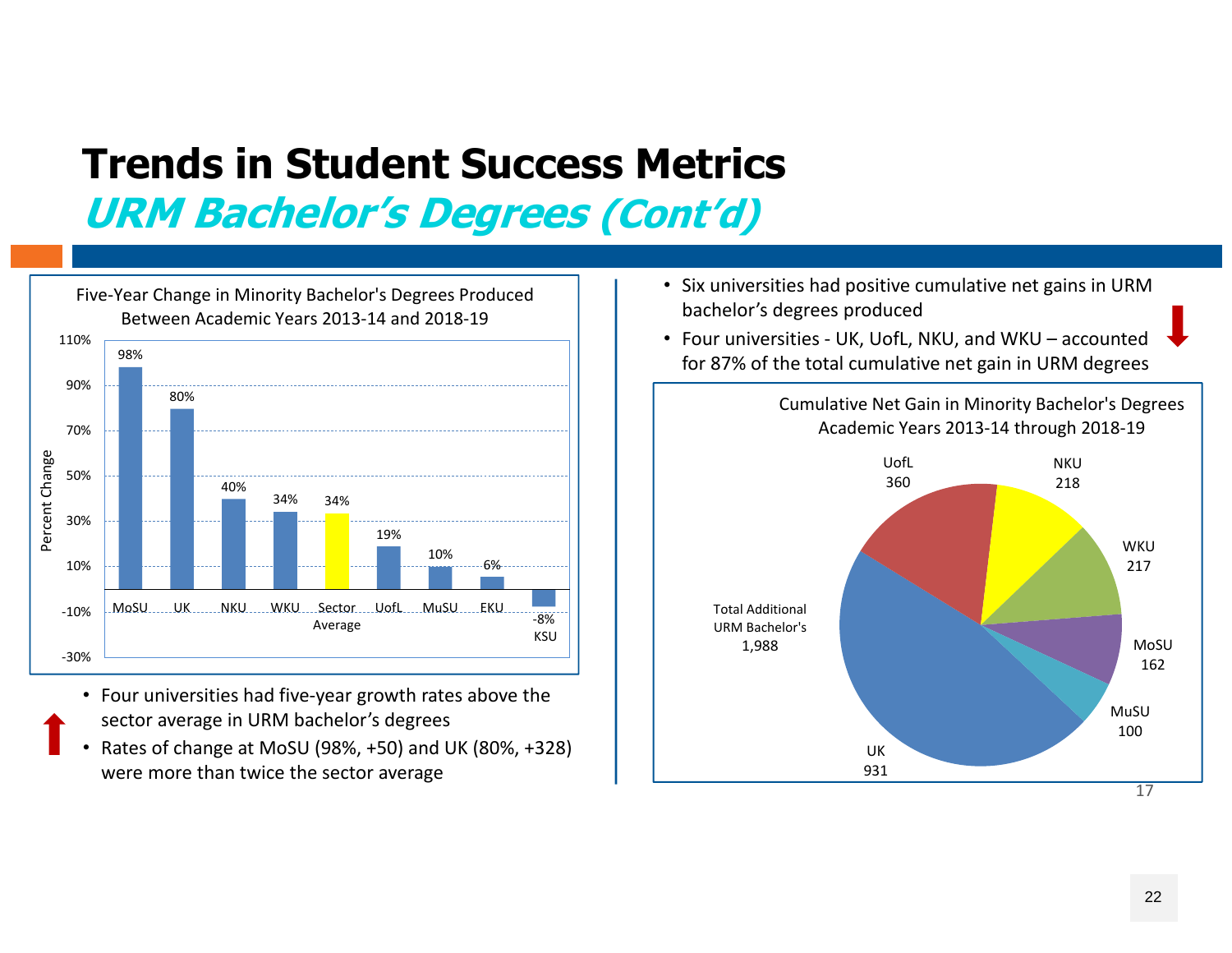### **Trends in Student Success MetricsStudent Progression @30 Hours**



- Over the past five years, progression @30 credit hours has decreased at an average annual rate of 1.5% per year
- The trend in progression @30 hours mirrors the trend in undergraduate FTE enrollment (down 4.6% from fall 2013)
- Progression @30 hours is trending down in both sectors, but the rate of decrease is 3x greater among the comps
- Undergraduate FTE enrollment is essentially flat in the research sector and down 7.6% among comprehensives

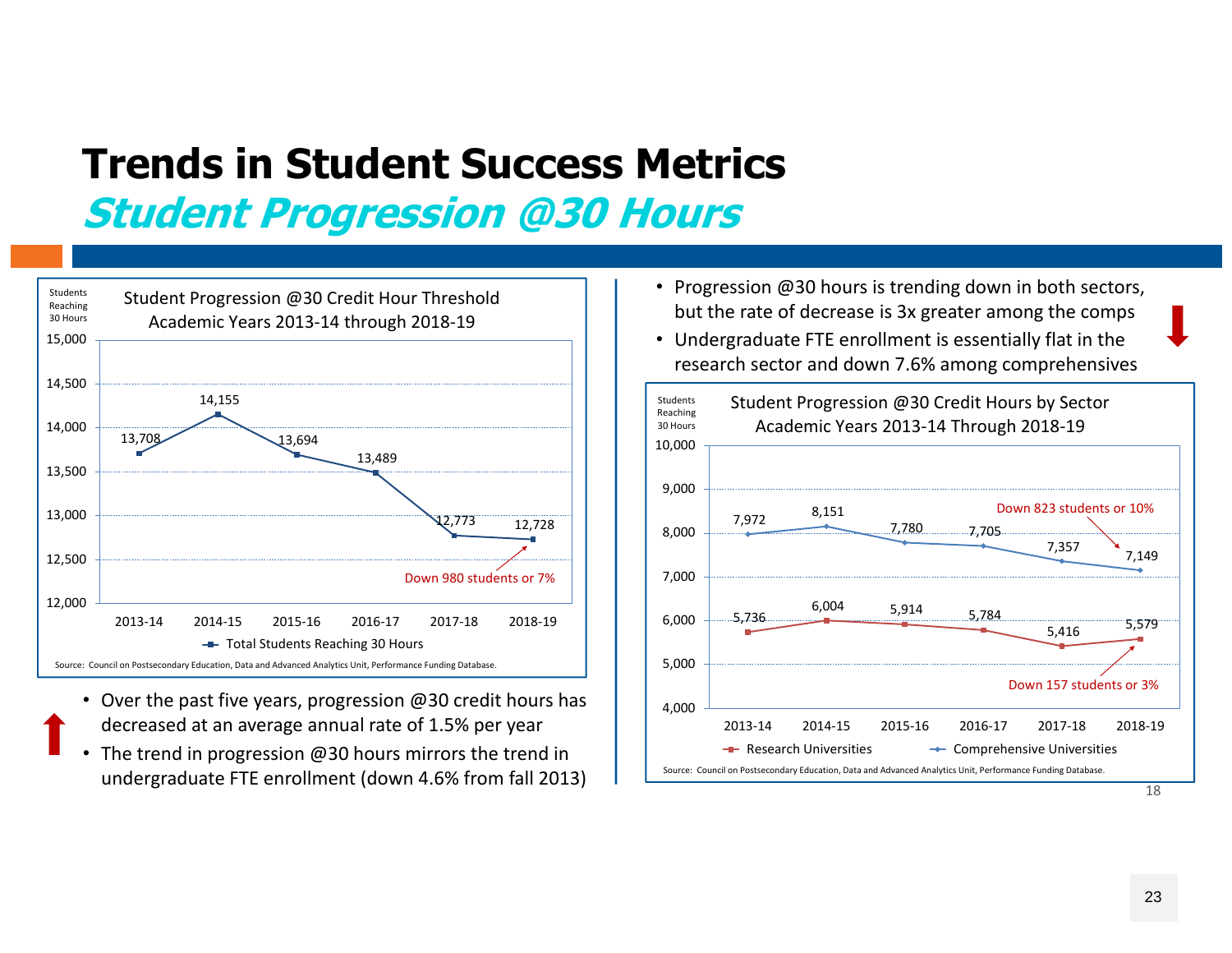# **Trends in Student Success Metrics**

**Student Progression @30 Hours (Cont'd)**



- Growth rates in progression @30 credit hours were above the sector average and above zero at two universities
- The number of students reaching the 30 credit hour threshold increased by +261 at EKU and +168 at UK
- Only two universities had positive cumulative net gains in student progression @30 credit hours
- EKU accounted for about two-thirds of the cumulative net gain in students reaching the 30 hour threshold

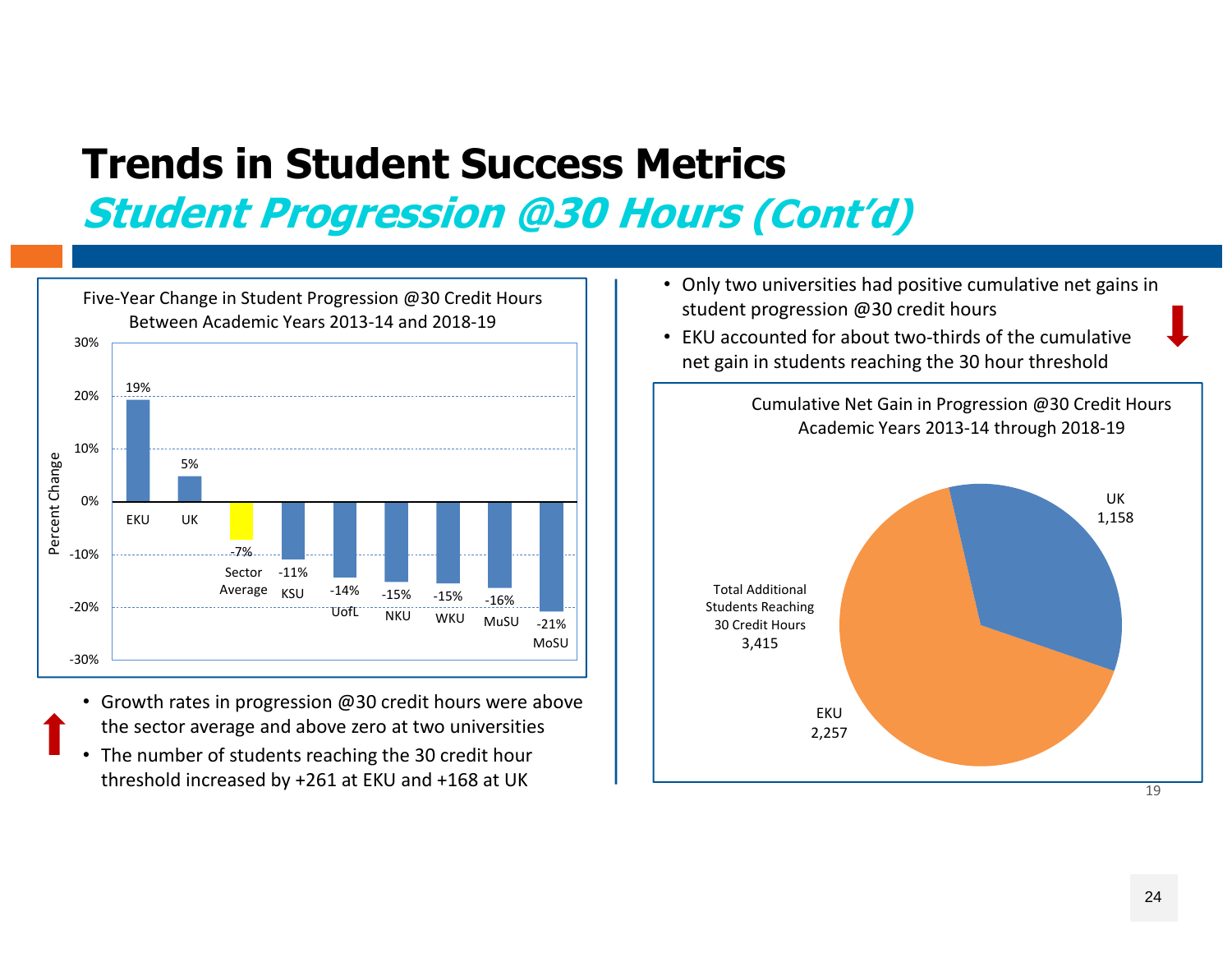### **Performance Funding Survey Results Survey Overview**

Topics covered in the survey:

- State level assessment of performance funding
- Alignment of institutions' goals and state goals for higher education
- Performance funding model calculations, metrics, and weighting

Responses by postsecondary sector:

|                               | Number of Respondents | <b>Number of Surveys Distributed</b> |
|-------------------------------|-----------------------|--------------------------------------|
| <b>KCTCS Presidents</b>       | 15                    |                                      |
| <b>KCTCS Central Office</b>   |                       |                                      |
| KY 4-Year Public Universities |                       |                                      |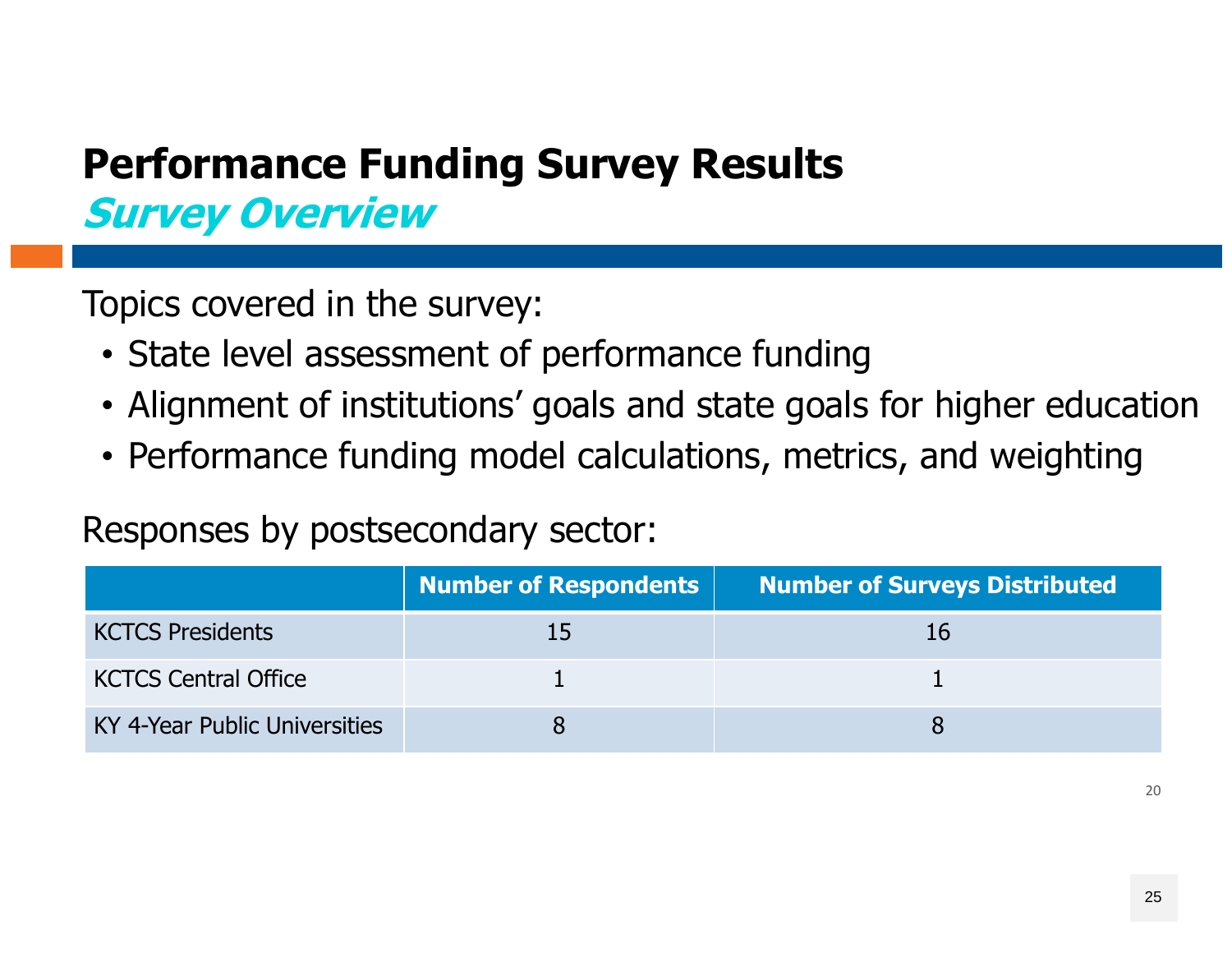**Kentucky's performance funding model is an improvement compared to the previous method of "across-the-board" percent increases in distributing state General Fund appropriations in terms of consistency, fairness, and equity for public institutions.**

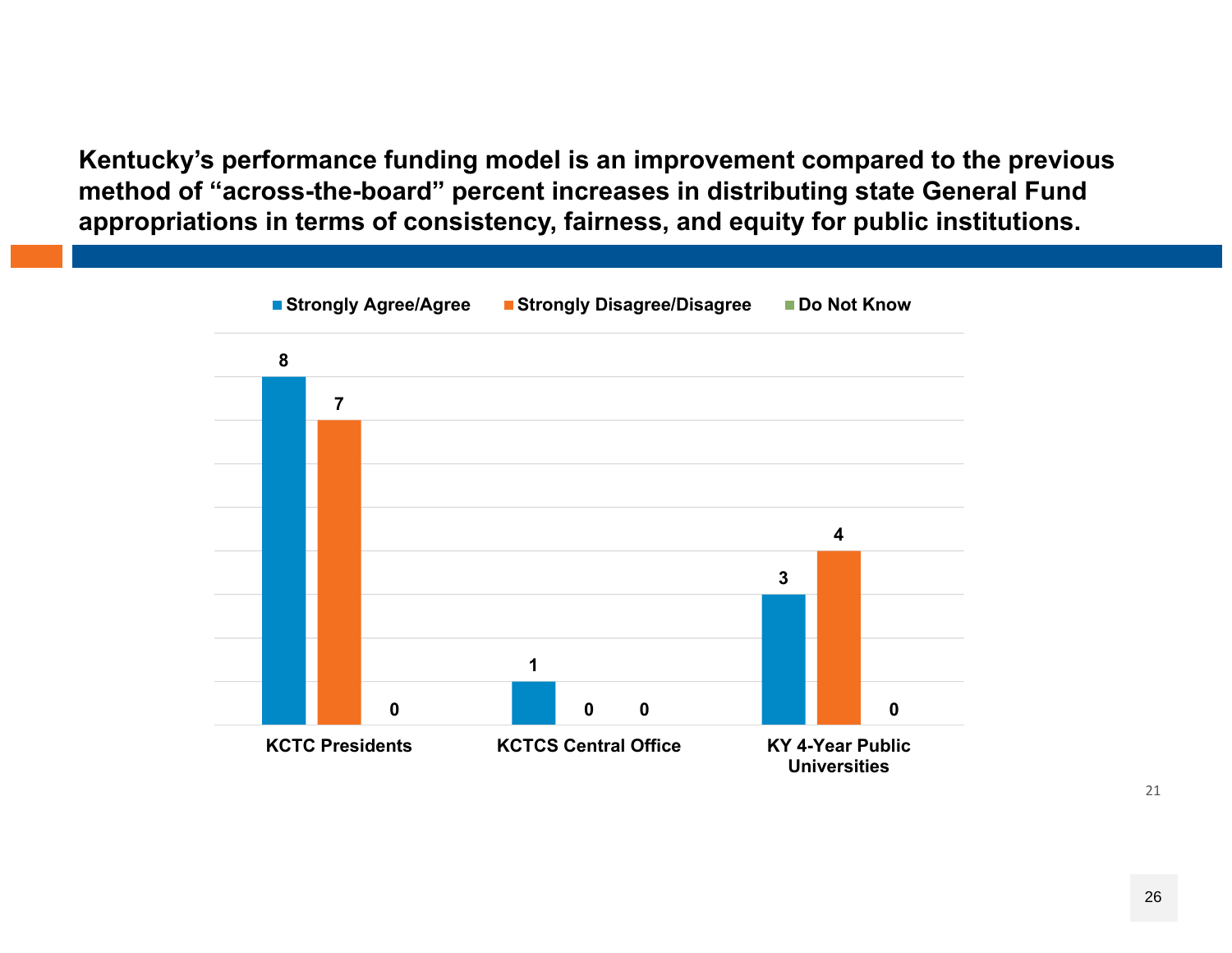**Kentucky's performance funding model has enhanced state level efforts towards achievement of the 60x30 attainment goal.**

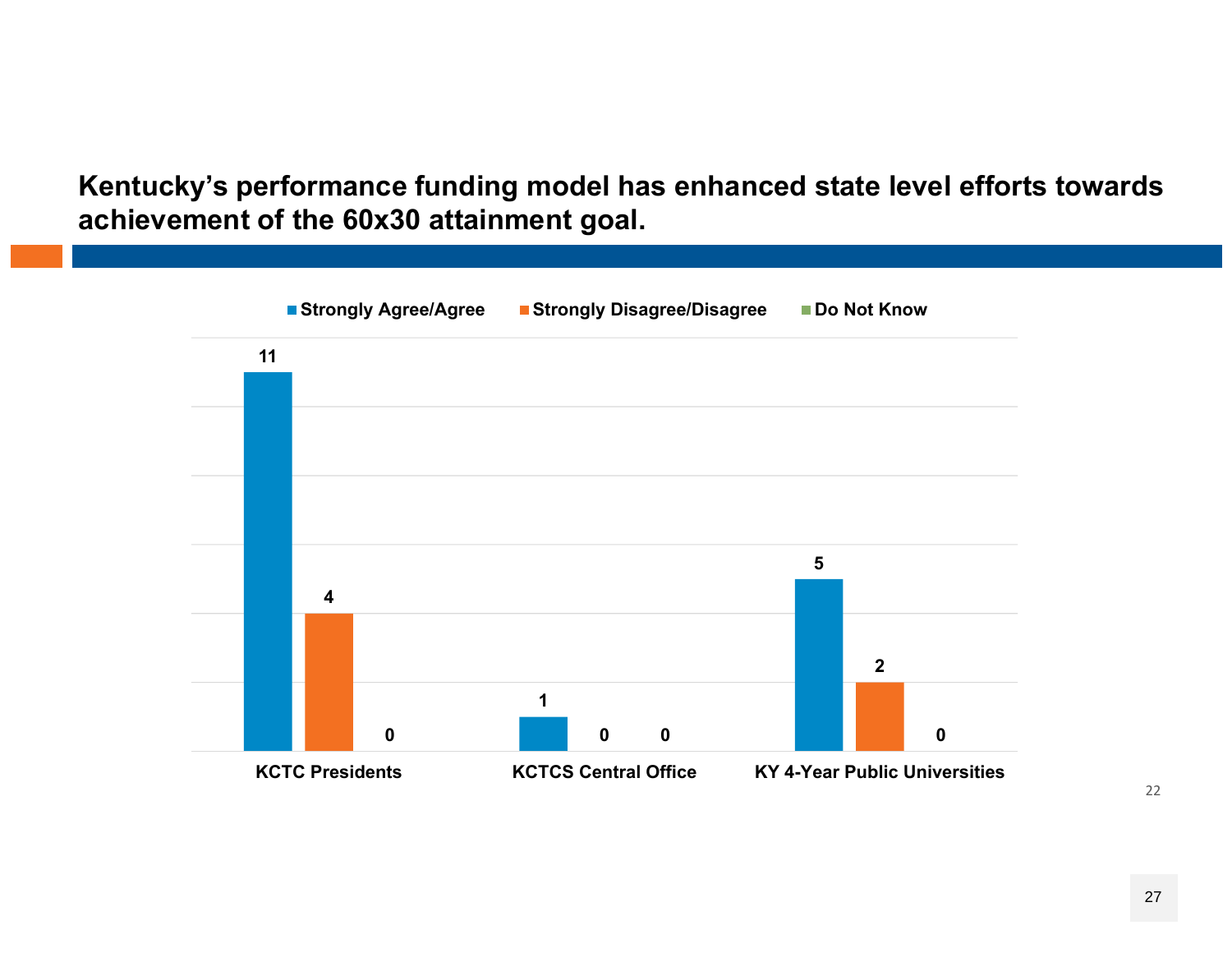**Kentucky's performance funding model adequately focuses on the success of low-income students and students of color.** 

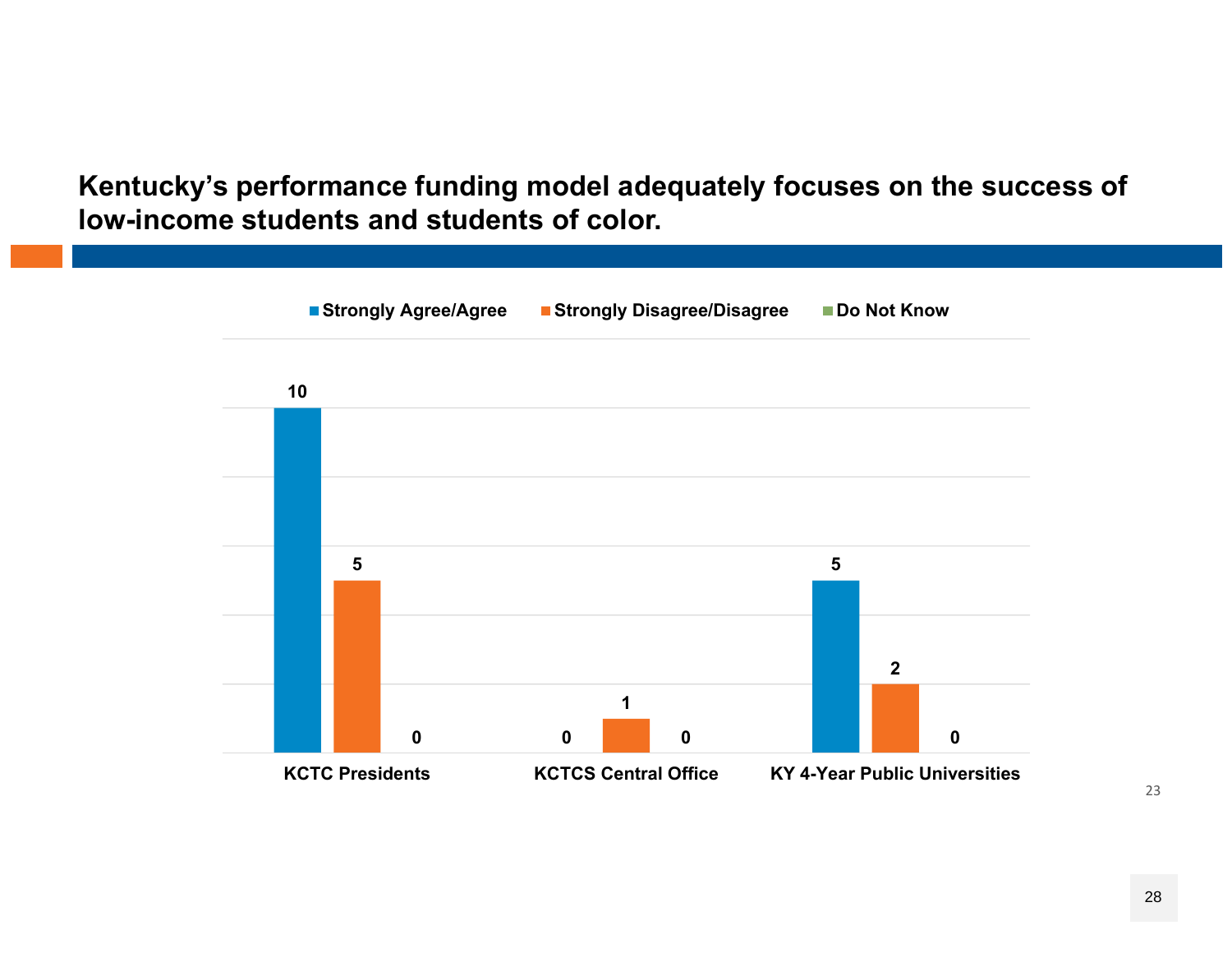**Kentucky's performance funding model adequately focuses on the needs of the state's workforce with incentives for STEM+H degrees and other workforce targeted credentials.** 

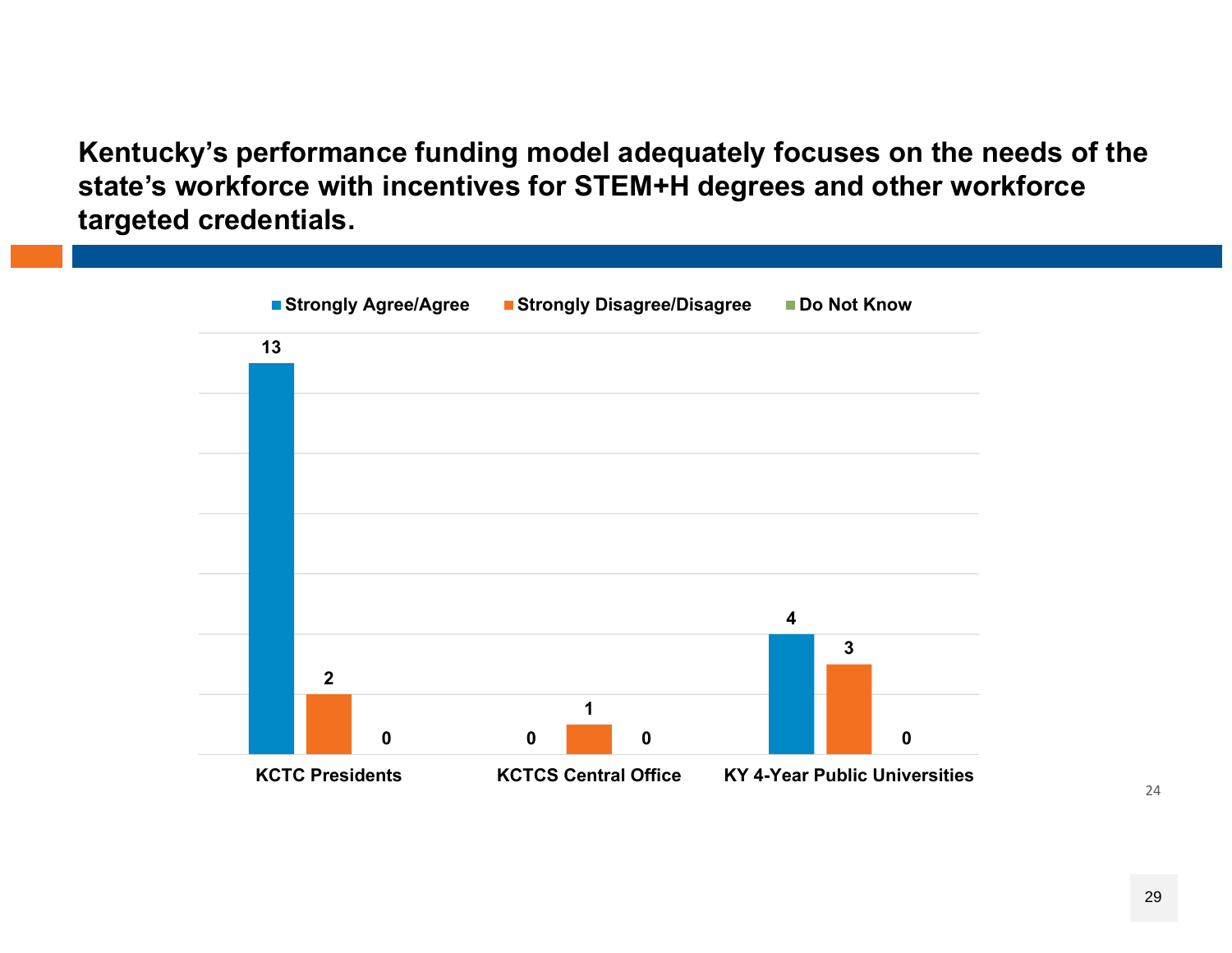**Additional state funding is necessary for the performance funding model to achieve its goals for the state of Kentucky.**

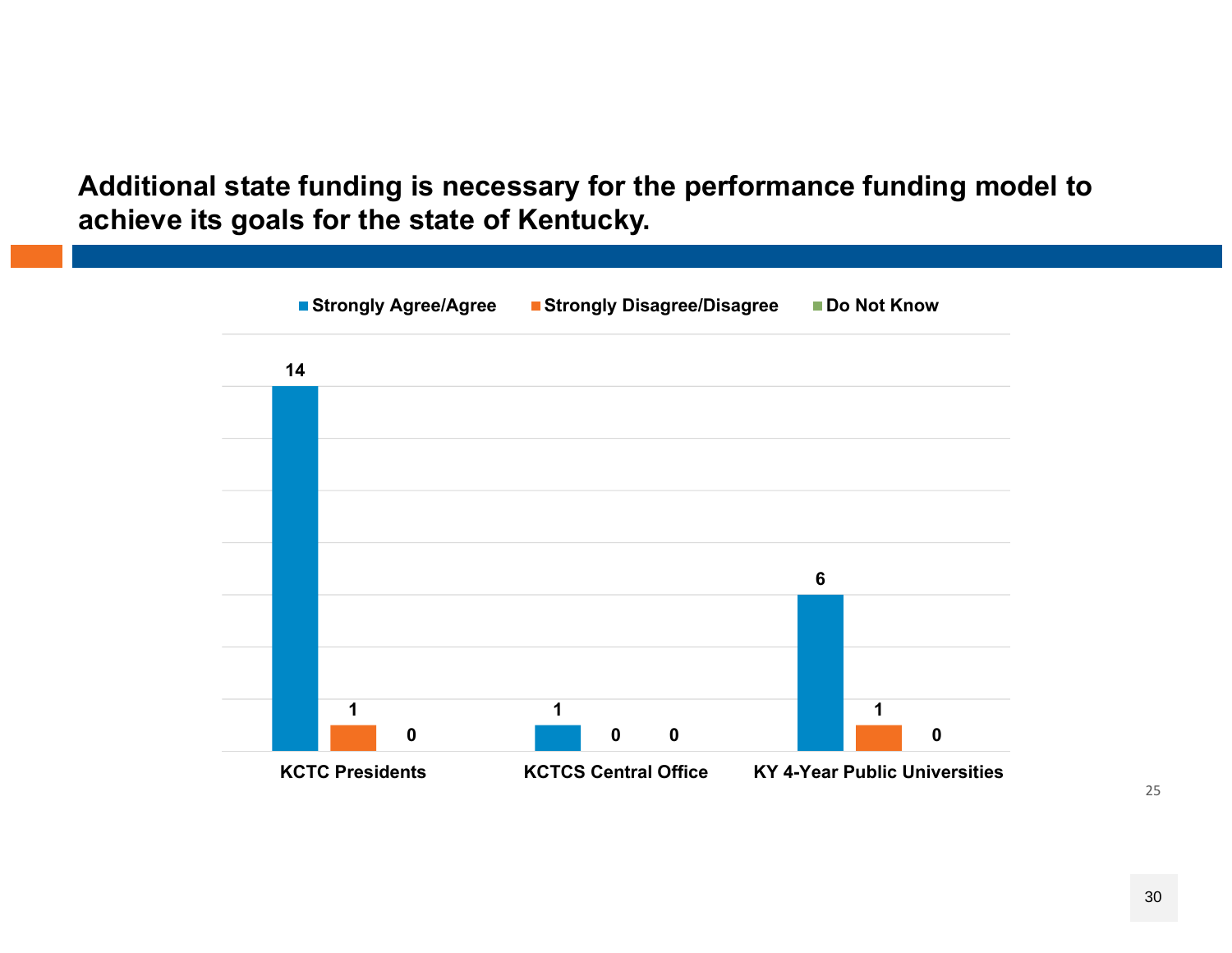**Performance funding distributions to my institution have been consistent with campus' expectations.**

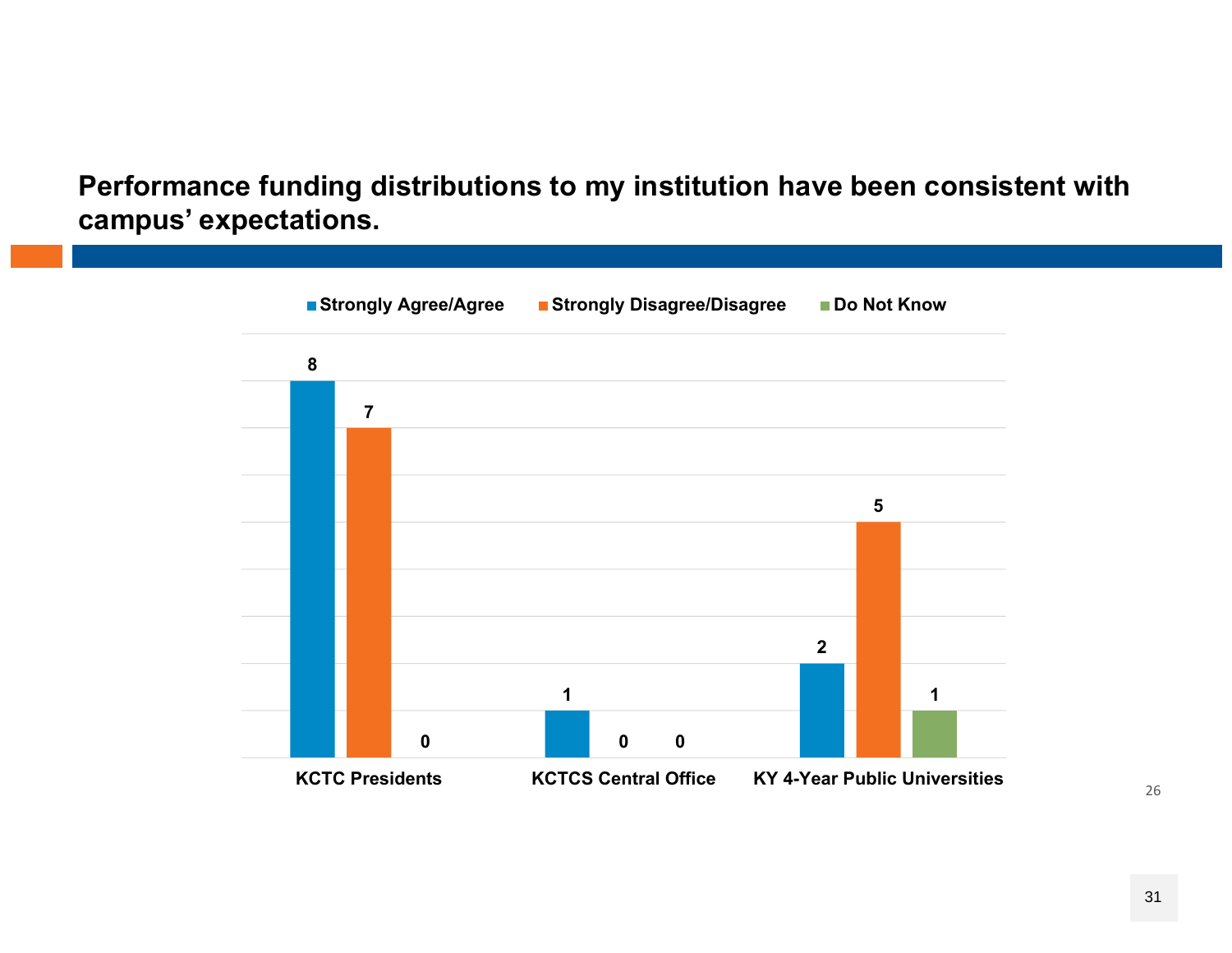#### **The COVID-19 pandemic has increased my institution's concerns related to Kentucky's performance funding model.**

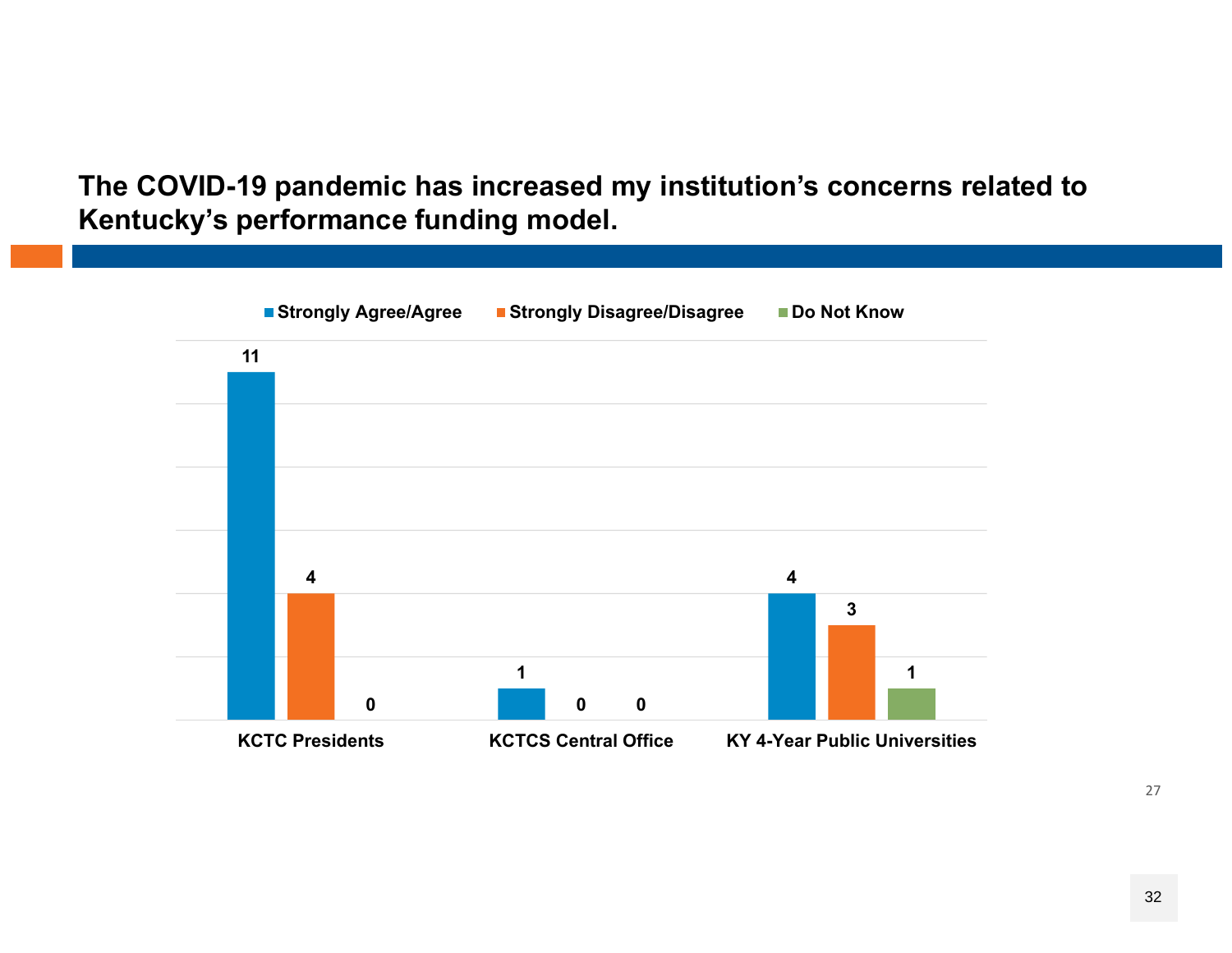**My institution has changed budgetary or other finance-related practices in response to performance funding.**

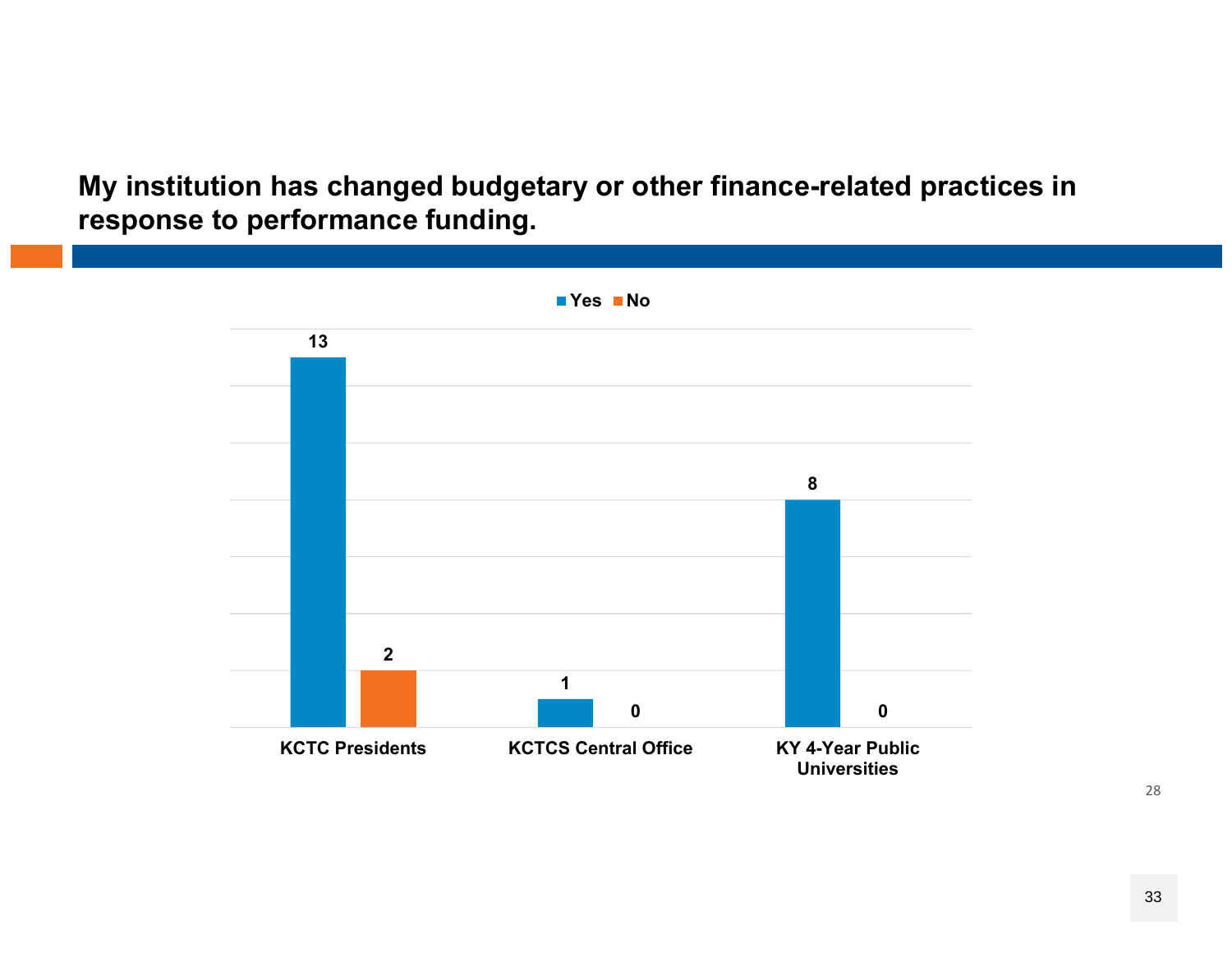**The culture of my institution has become more focused on student success because of performance funding.** 

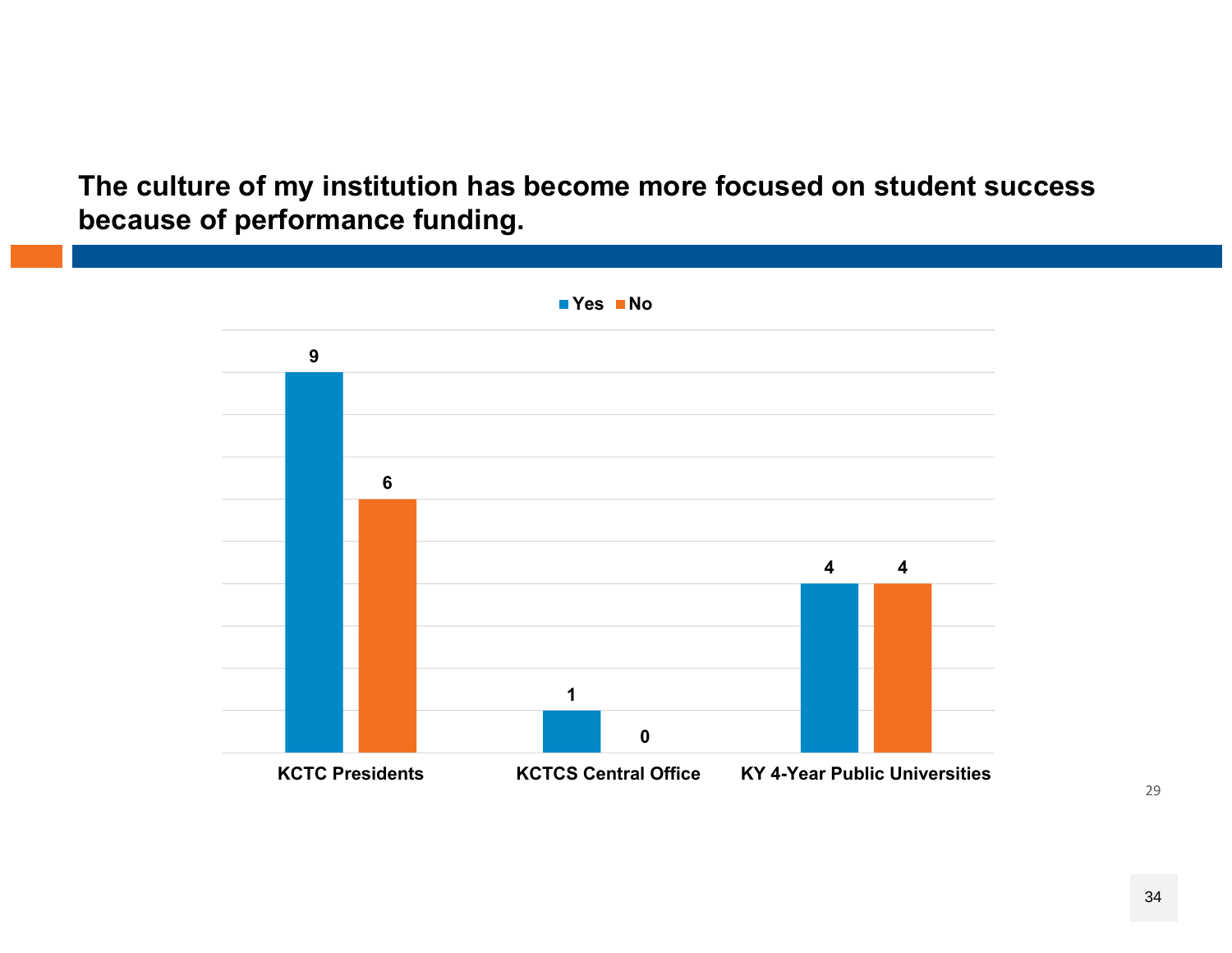**What is the appropriate level of stop loss (amount of regular general fund appropriation susceptible to redistribution)?**

![](_page_34_Figure_1.jpeg)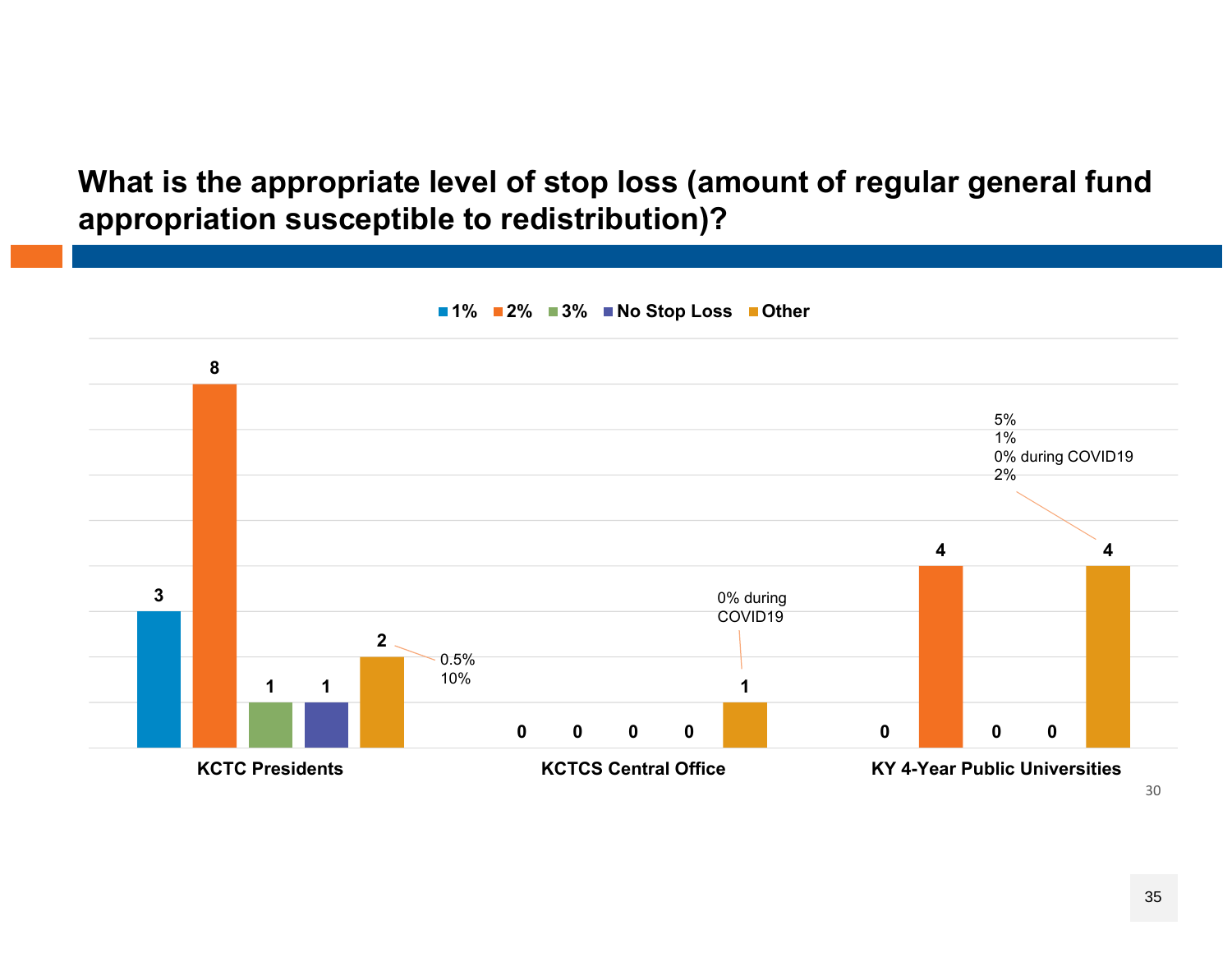#### **Performance Funding Metrics: KCTC Presidents' Recommendations**

|                                                        | <b>Continue without change</b> | <b>Continue with recommended change</b> | <b>Discontinue</b> |
|--------------------------------------------------------|--------------------------------|-----------------------------------------|--------------------|
| Total Credentials (10%)                                | 8                              | 6                                       |                    |
| STEM-H Credentials (2%)                                | 10                             | 4                                       |                    |
| URM Credentials (2%)                                   |                                | 8                                       | $\mathbf{0}$       |
| Low-income Credentials (2%)                            |                                | 8                                       | $\Omega$           |
| Under-prepared Credentials (2%)                        | 8                              | $\overline{7}$                          | $\mathbf 0$        |
| High Wage High Demand Credentials (1%)                 | 8                              | 6                                       |                    |
| Targeted Industry Credentials (2%)                     | 11                             | 3                                       |                    |
| Transfers (2%)                                         | 10                             | 4                                       |                    |
| Student Progression @ 15 hours (2%)                    | 9                              | 6                                       | $\mathbf 0$        |
| Student Progression @ 30 hours (4%)                    | 10                             | 5                                       | $\mathbf{0}$       |
| Student Progression @ 45 hours (6%)                    | 9                              | 6                                       | $\mathbf{0}$       |
| Weighted Earned Credit Hours (35%)                     | 9                              | 6                                       | $\mathbf 0$        |
| M&O- Instructional Square Footage (10%)                | $\overline{7}$                 | $\overline{7}$                          |                    |
| Instructional Support-Direct Cost of Instruction (10%) | 9                              | $\overline{4}$                          | $\overline{2}$     |
| Academic Support-FTE Students (10%)                    | 11                             |                                         | $\Omega$           |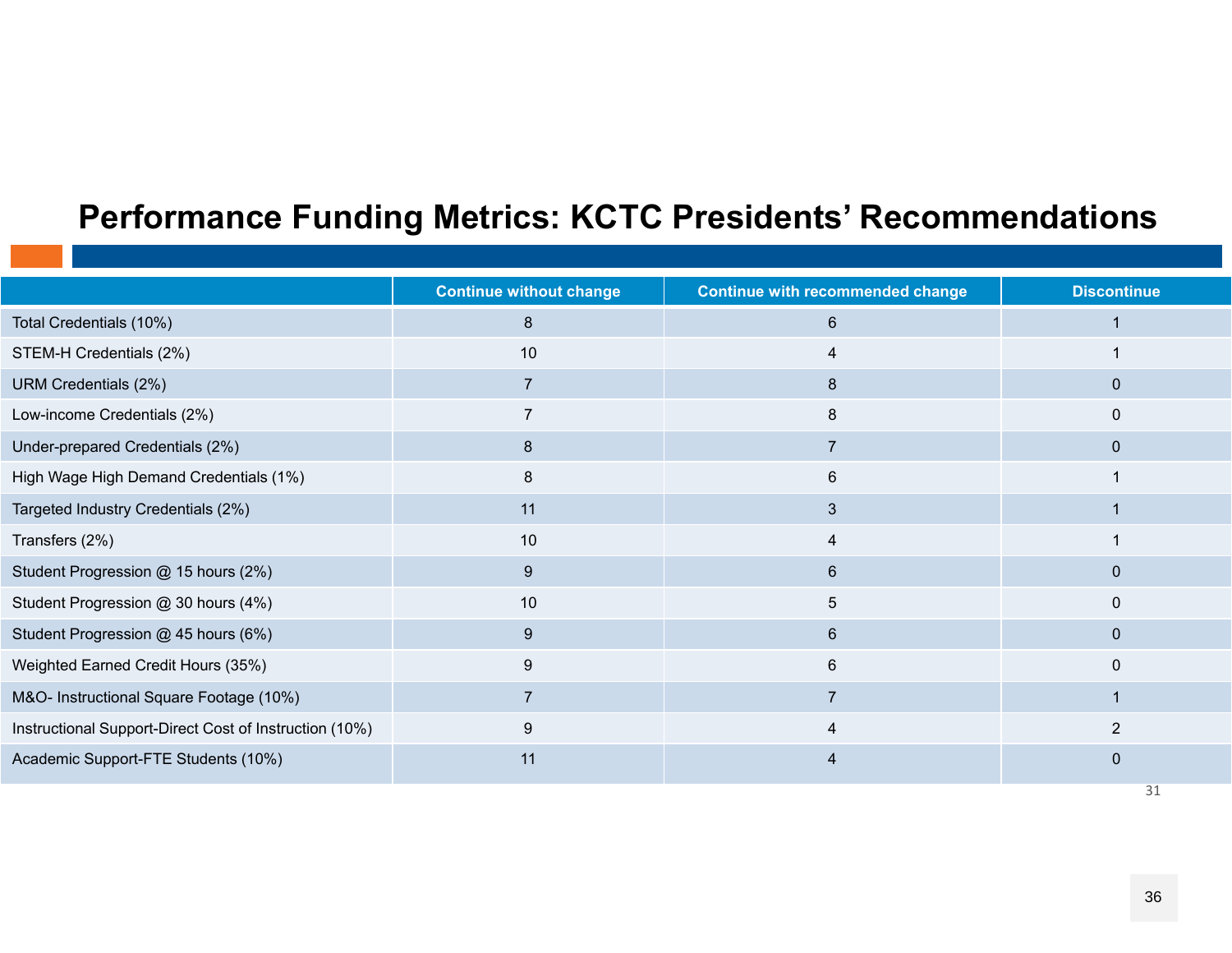#### **Performance Funding Metrics: Public University Recommendations**

|                                                        | <b>Continue without change</b> | <b>Continue with recommended change</b> | <b>Discontinue</b> |
|--------------------------------------------------------|--------------------------------|-----------------------------------------|--------------------|
| Bachelor's Degrees Conferred (9%)                      | $\Omega$                       |                                         |                    |
| STEM-H Bachelor's Degrees Conferred (5%)               |                                | 6                                       |                    |
| URM Bachelor's Degrees Conferred (3%)                  |                                | 6                                       |                    |
| Low-income Bachelor's Degrees Conferred (3%)           |                                | 6                                       |                    |
| Student Progression @ 30 hours (3%)                    |                                | 4                                       |                    |
| Student Progression @ 60 hours (5%)                    | 2                              | 4                                       |                    |
| Student Progression @ 90 hours (7%)                    | $\overline{2}$                 | 4                                       |                    |
| Weighted Earned Credit Hours (35%)                     |                                | 6                                       | $\Omega$           |
| M&O- Instructional Square Footage (10%)                |                                | 5                                       |                    |
| Instructional Support-Direct Cost of Instruction (10%) | 2                              | 4                                       |                    |
| Academic Support-FTE Students (10%)                    |                                | 5                                       |                    |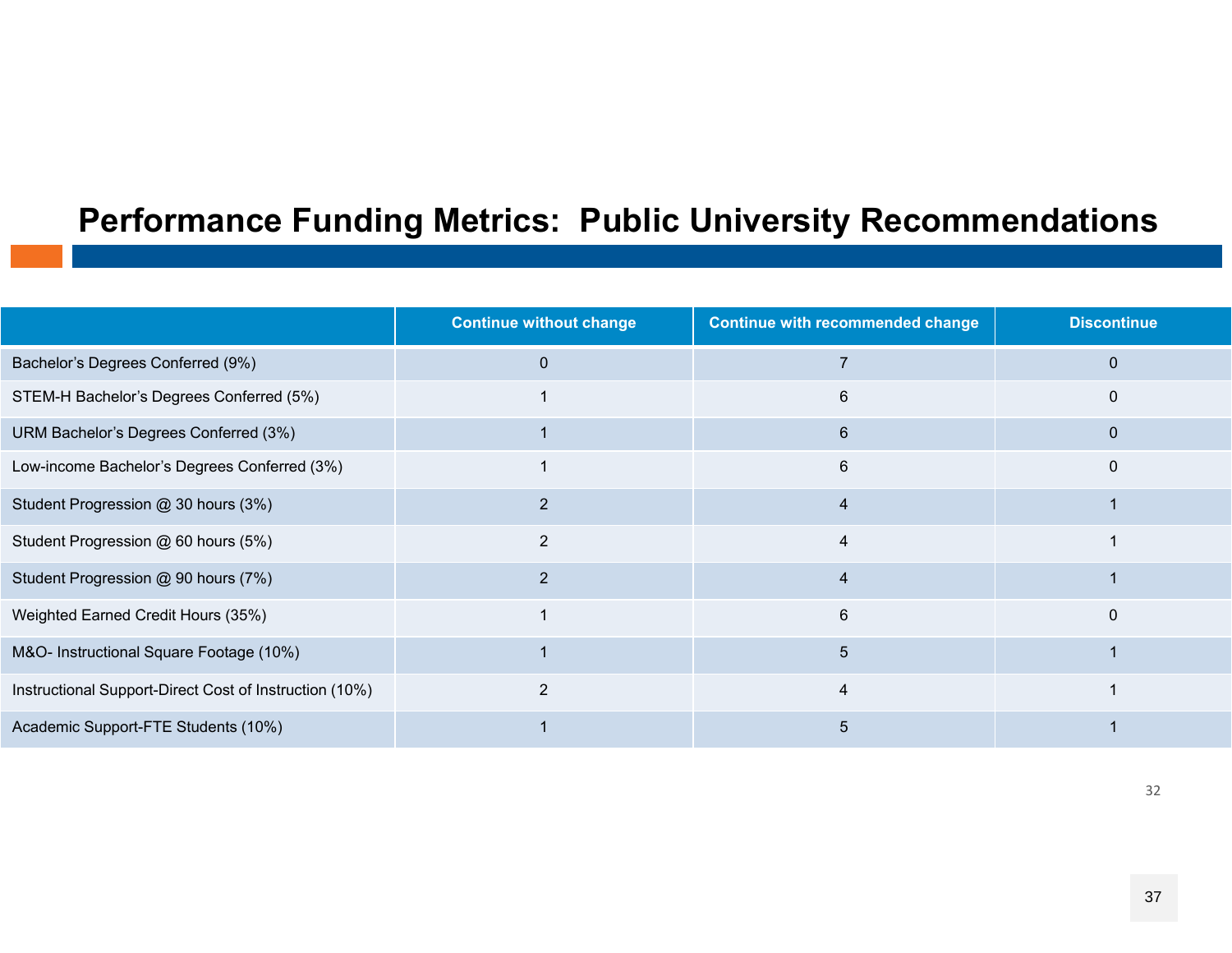## **Preliminary Review Model Functioning as Expected**

- State funding no longer distributed based on historical share, but on outcomes produced (reflects  $\Delta'$ s in enrollment, program mix, degrees)
- Growth rates above sector average have increased funding share
- Model is providing incentives for increased progression and timely completion, and premiums for STEM+H, URM, and LI degrees
- Institutions are reacting to the model strategically:
	- Increasing alignment between institutional goals and state goals
	- Adopting internal budget allocation models to reward performance
	- Expanding emphasis on need-based aid and completion grants
- Progressing toward funding parity (achieved at 5 of 8 universities)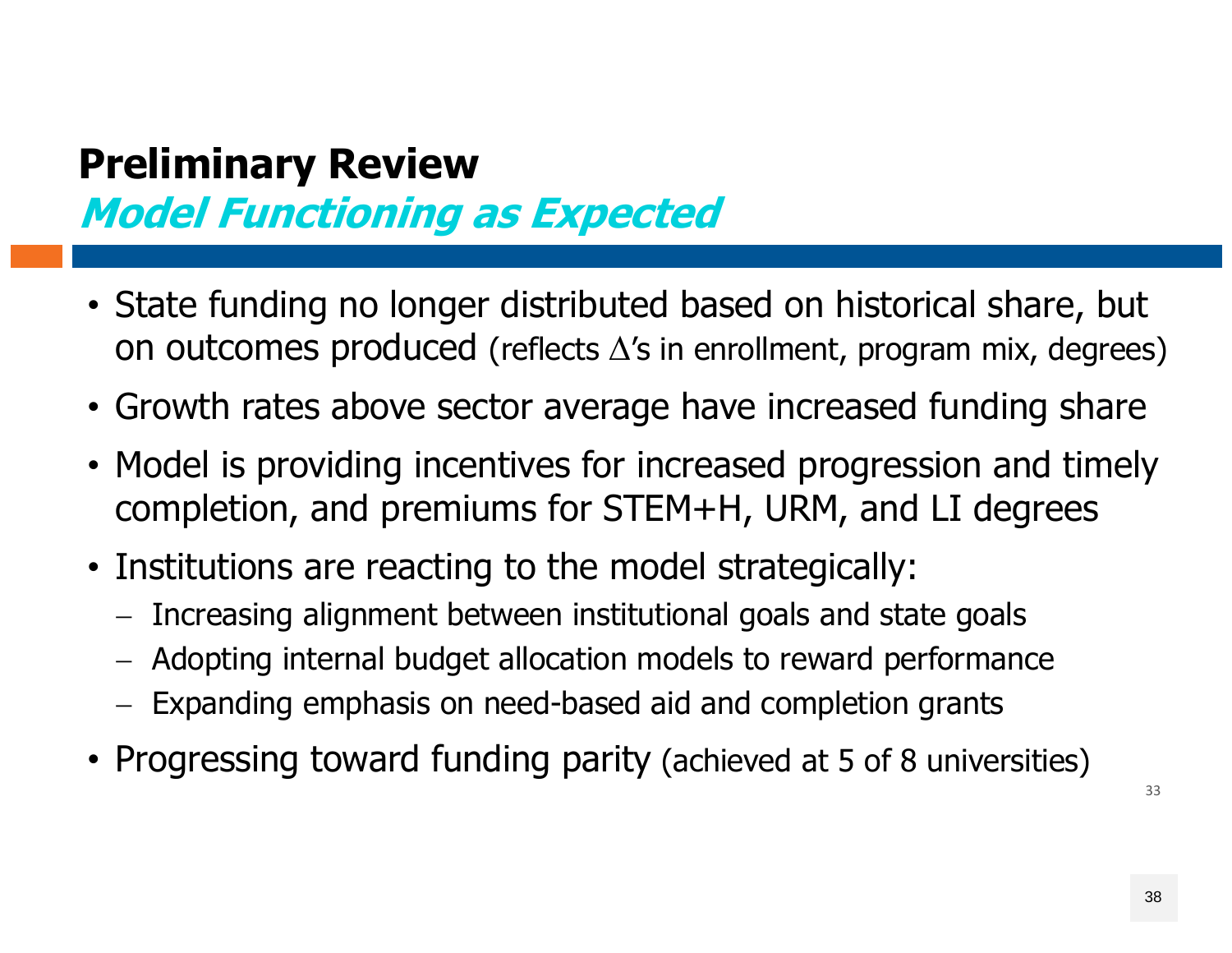## **Preliminary Review**

## **Model Functioning as Expected (Cont'd)**

| Bachelor's Degrees (Normalized)<br>Pool Size = $$46.6$ M in 2020-21 | 2019-20<br>Iteration | 2020-21<br>Iteration | Volume<br>Change | Percent<br>Change | Status        | Institution | 2019-20<br>Share | 2020-21<br>Share |
|---------------------------------------------------------------------|----------------------|----------------------|------------------|-------------------|---------------|-------------|------------------|------------------|
| University of Kentucky                                              | 7,754                | 8,191                | 437              | 5.6%              | Above         | <b>UK</b>   | 32.7%            | 33.7%            |
| University of Louisville                                            | 4,920                | 5,167                | 247              | 5.0%              | Above         | UofL        | 20.7%            | 21.2%            |
| Eastern Kentucky University                                         | 2,642                | 2,706                | 64               | 2.4%              | <b>Below</b>  | <b>EKU</b>  | 11.1%            | 11.1%            |
| Kentucky State University                                           | 284                  | 237                  | (47)             | $-16.5%$          | <b>Below</b>  | <b>KSU</b>  | 1.2%             | 1.0%             |
| Morehead State University                                           | 1,256                | 1,214                | (42)             | $-3.4%$           | <b>Below</b>  | MoSU        | 5.3%             | 5.0%             |
| Murray State University                                             | 1,799                | 1,733                | (66)             | $-3.7%$           | <b>Below</b>  | <b>MuSU</b> | 7.6%             | 7.1%             |
| Northern Kentucky University                                        | 2,228                | 2,161                | (66)             | $-3.0%$           | <b>Below</b>  | <b>NKU</b>  | 9.4%             | 8.9%             |
| Western Kentucky University                                         | 2,849                | 2,910                | 61               | 2.1%              | <b>Below</b>  | <b>WKU</b>  | 12.0%            | 12.0%            |
| Sector                                                              | 23,734               | 24,320               | 586              | $2.5% =$          | Average       |             | 100.0%           | 100.0%           |
| <b>Student Credit Hours Earned</b>                                  | 2019-20              | 2020-21              | Volume           | Percent           |               |             | 2019-20          | 2020-21          |
| Pool Size = \$181.1 M in 2020-21                                    | Iteration            | Iteration            | Change           | Change            | <b>Status</b> | Institution | Share            | Share            |
| University of Kentucky                                              | 1,348,256            | 1,391,065            | 42,809           | 3.2%              | Above         | <b>UK</b>   | 30.6%            | 31.3%            |
| University of Louisville                                            | 1,017,022            | 1,027,807            | 10,785           | 1.1%              | Above         | UofL        | 23.1%            | 23.1%            |
| Eastern Kentucky University                                         | 514,109              | 506,415              | (7,694)          | $-1.5%$           | <b>Below</b>  | EKU         | 11.7%            | 11.4%            |
| Kentucky State University                                           | 40,074               | 37,950               | (2, 124)         | $-5.3%$           | <b>Below</b>  | <b>KSU</b>  | 0.9%             | 0.9%             |
| Morehead State University                                           | 241,295              | 235,150              | (6, 145)         | $-2.5%$           | <b>Below</b>  | MoSU        | 5.5%             | 5.3%             |
| Murray State University                                             | 289,065              | 278,768              | (10, 297)        | $-3.6%$           | <b>Below</b>  | MuSU        | 6.6%             | 6.3%             |
| Northern Kentucky University                                        | 396,255              | 409,154              | 12,899           | 3.3%              | Above         | <b>NKU</b>  | 9.0%             | 9.2%             |
| Western Kentucky University                                         | 565,626              | 562,907              | (2,719)          | $-0.5%$           | <b>Below</b>  | <b>WKU</b>  | 12.8%            | 12.7%            |
| Sector                                                              | 4,411,703            | 4,449,217            | 37,513           | $0.9\% =$         | Average       |             | 100.0%           | 100.0%           |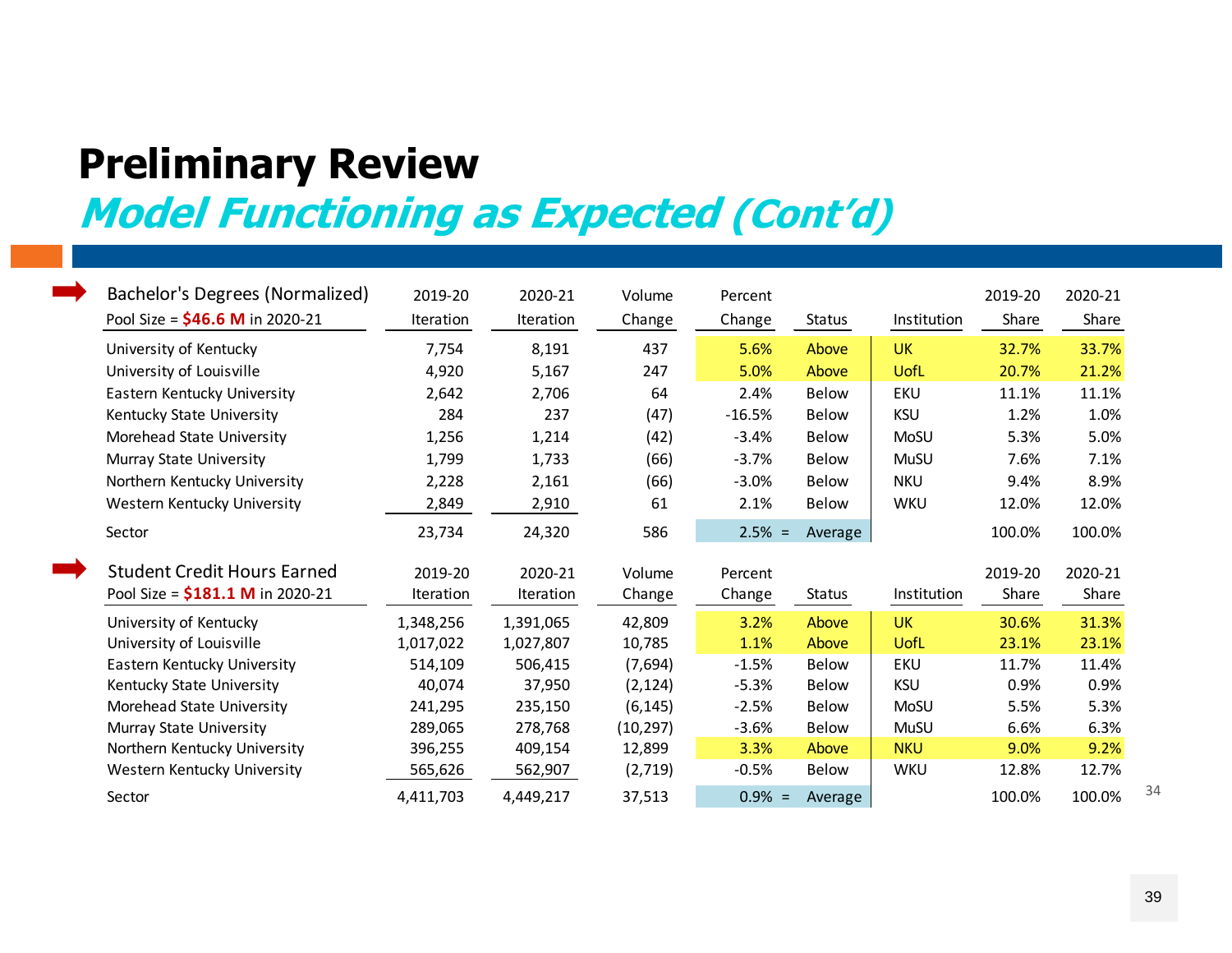## **Preliminary Review Unintended Consequences**

- For three straight years, the models have been implemented with no new funding (resulting in limited redistribution of the base)
- When applied in the same year as a General Fund reduction, stop loss contributions can result in a second budget cut for some
- Unless action is taken, KSU, MoSU, MuSU, and six KCTCS colleges are facing fiscal cliffs in 2021-22 (sunset of 2% stop loss)
- The impact of unfunded KERS cost increases is of great concern for comprehensive universities and KCTCS institutions
- KSU has unique challenges given current enrollment and degree production levels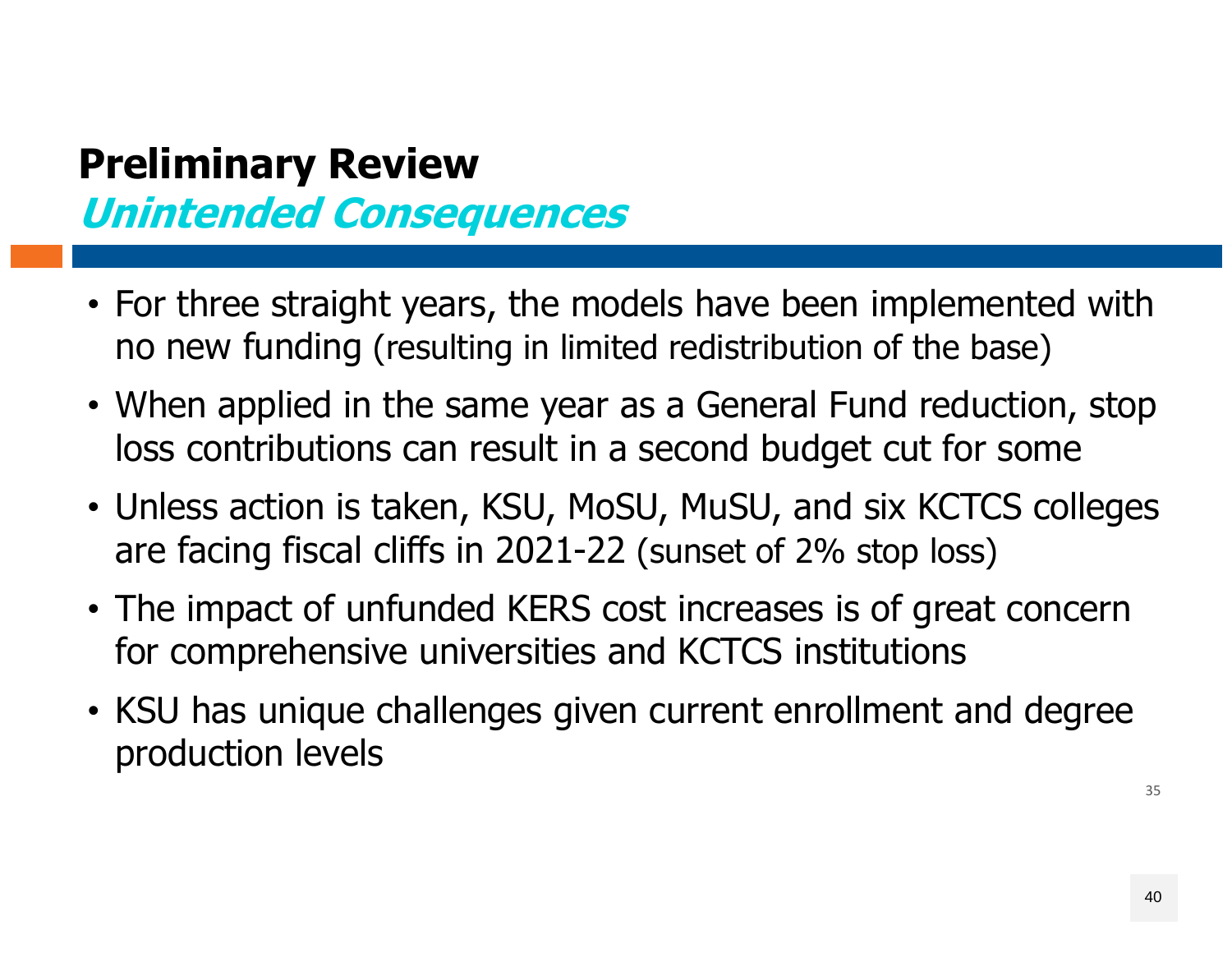## **Preliminary Review**

**Unintended Consequences (Cont'd)**

Funding Models for the Public Universities and KCTCS Institutions Implementation Schedule and Funding Sources *(Dollars in Millions)*

|          |                    | Institution  | <b>New</b>     | Total                |
|----------|--------------------|--------------|----------------|----------------------|
| Timeline | <b>Fiscal Year</b> | Contribution | <b>Funding</b> | Funding <sup>1</sup> |
| Year 0   | 2017-18            | \$42.9       | \$0.0          | \$42.9               |
| Year 1   | 2018-19            | 31.0         | 0.0            | 31.0                 |
| Year 2   | 2019-20            | 38.7         | 0.0            | 38.7                 |
| Year 3   | 2020-21            | \$14.9       | 0.0            | \$14.9               |
| Year 4   | 2021-22            | TBD          | TBD            | TBD                  |

 $1$  Represents total appropriations to the Postsecondary Education Performance Fund, which were distributed among institutions based on outcomes produced.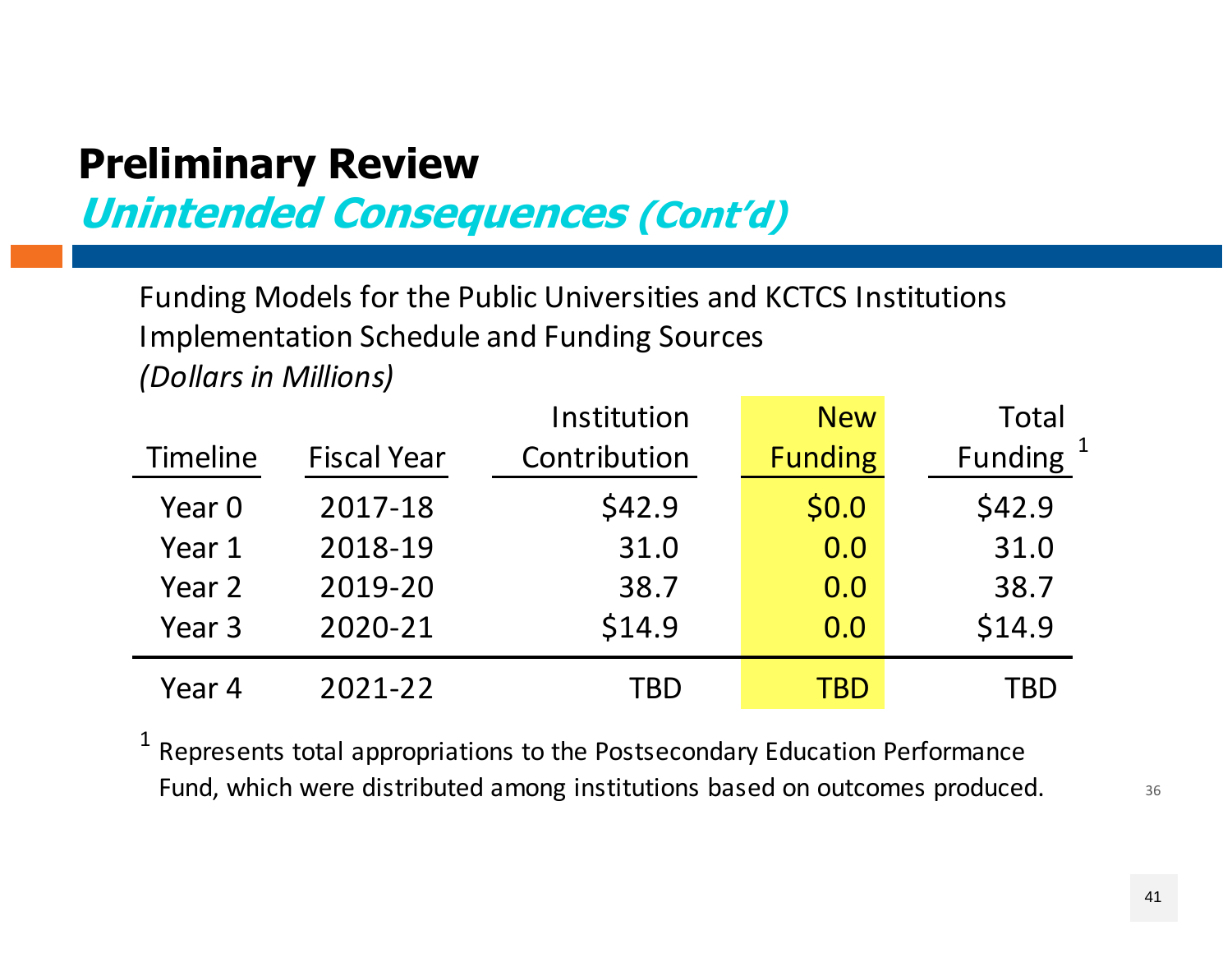### **Preliminary Review Unintended Consequences (Cont'd)**

Estimated Budgetary Impact of Discontinuing the 2% Stop Loss Provision Fiscal Year 2021‐22

| Sector       | Institution                               | <b>Fiscal 2020-21</b><br>Formula Base <sup>1</sup> | <b>Hold Harmless</b><br>Allocation <sup>2</sup> | Estimated<br><b>Budget Impact</b> |
|--------------|-------------------------------------------|----------------------------------------------------|-------------------------------------------------|-----------------------------------|
| University   | Kentucky State University                 | 18,235,500                                         | (6,885,400)                                     | $-38%$                            |
|              | Morehead State University                 | 34,931,500                                         | (2,826,900)                                     | -8%                               |
|              | Murray State University                   | 40,553,800                                         | (675, 800)                                      | $-2\%$                            |
| <b>KCTCS</b> | Ashland Community and Technical College   | 8,599,200                                          | (836, 100)                                      | $-10%$                            |
|              | Big Sandy Community and Technical College | 9,735,900                                          | (1,823,900)                                     | $-19%$                            |
|              | Hazard Community and Technical College    | 11,049,500                                         | (3,519,100)                                     | $-32%$                            |
|              | <b>Henderson Community College</b>        | 4,231,400                                          | (369,300)                                       | -9%                               |
|              | <b>Madisonville Community College</b>     | 7,898,500                                          | (633,700)                                       | -8%                               |
|              | Southeast Community and Technical College | 9,248,600                                          | (2, 166, 800)                                   | $-23%$                            |

 $1$  The formula base, also referred to as the adjusted net General Fund, is calculated by subtracting debt service and mandated program funding from each institution's total direct appropriation.

2 Estimated reduction in each institution's formula base that could occur if stop loss and hold harmless provisions sunset. These numbers represent the calculated hold harmless allocations in fiscal 2020‐21.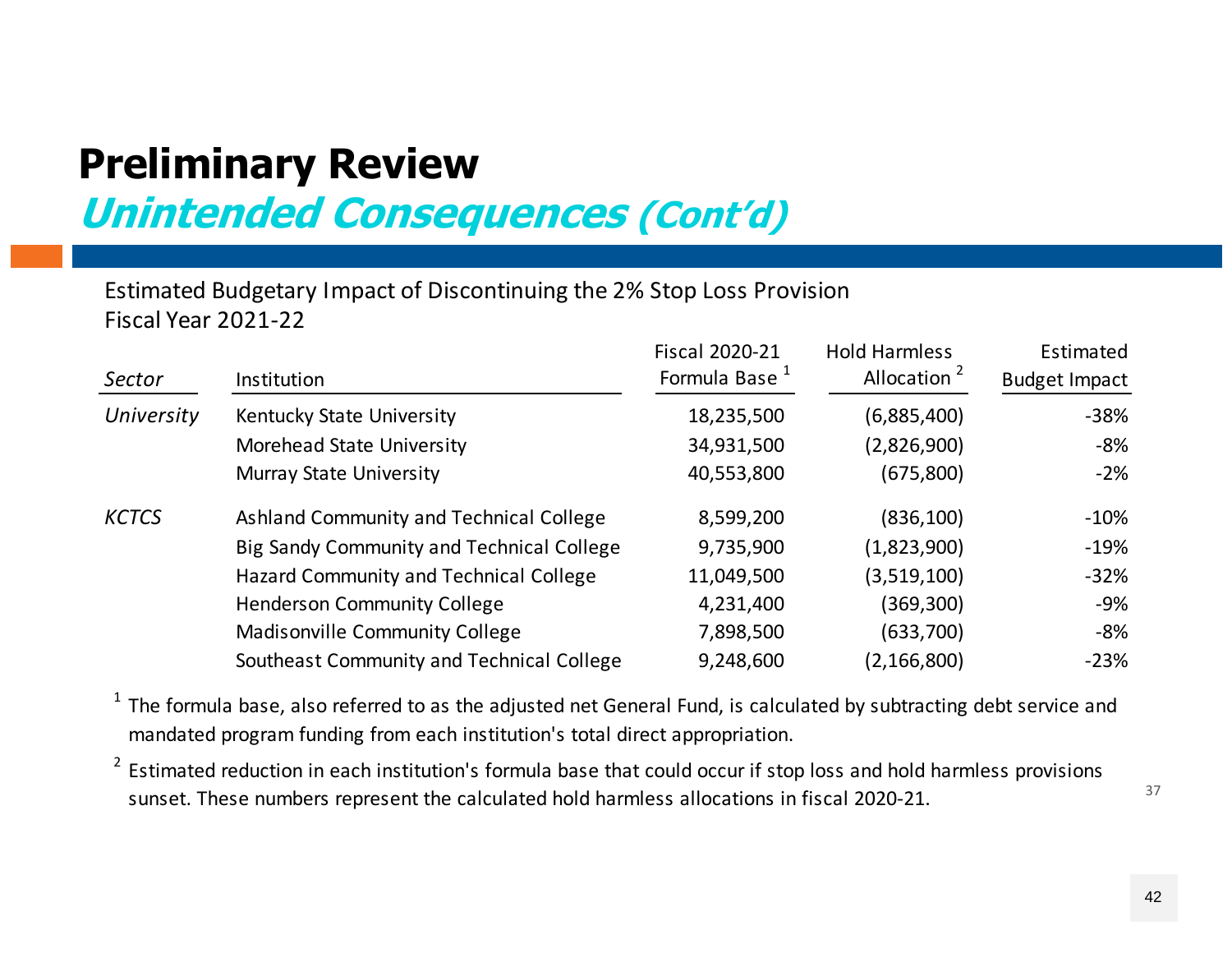### **Next Steps**

- Outcomes-Based Funding Status Report (HCM Strategists)
- University Model
	- Financial Impact Analysis
- KCTCS Funding Model
	- $-$  Trends in Student Success Metrics
	- Financial Impact Analysis
	- Preliminary Review
- Individual Institution Reviews